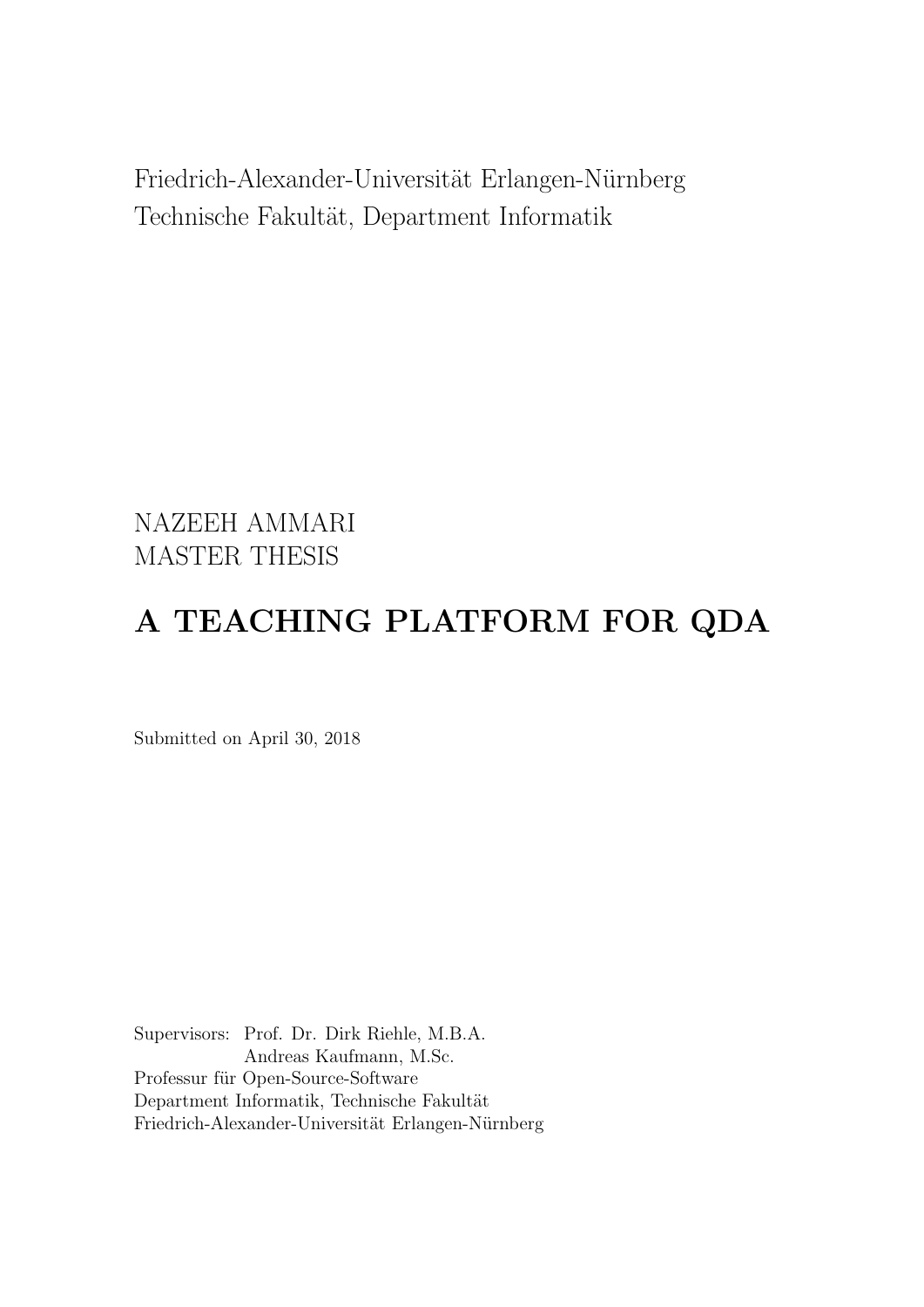## Versicherung

Ich versichere, dass ich die Arbeit ohne fremde Hilfe und ohne Benutzung anderer als der angegebenen Quellen angefertigt habe und dass die Arbeit in gleicher oder ähnlicher Form noch keiner anderen Prüfungsbehörde vorgelegen hat und von dieser als Teil einer Prüfungsleistung angenommen wurde. Alle Ausführungen, die wörtlich oder sinngemäß übernommen wurden, sind als solche gekennzeichnet.

Nuremberg, April 30, 2018

## License

This work is licensed under the Creative Commons Attribution 4.0 International license (CC BY 4.0), see<https://creativecommons.org/licenses/by/4.0/>

Nuremberg, April 30, 2018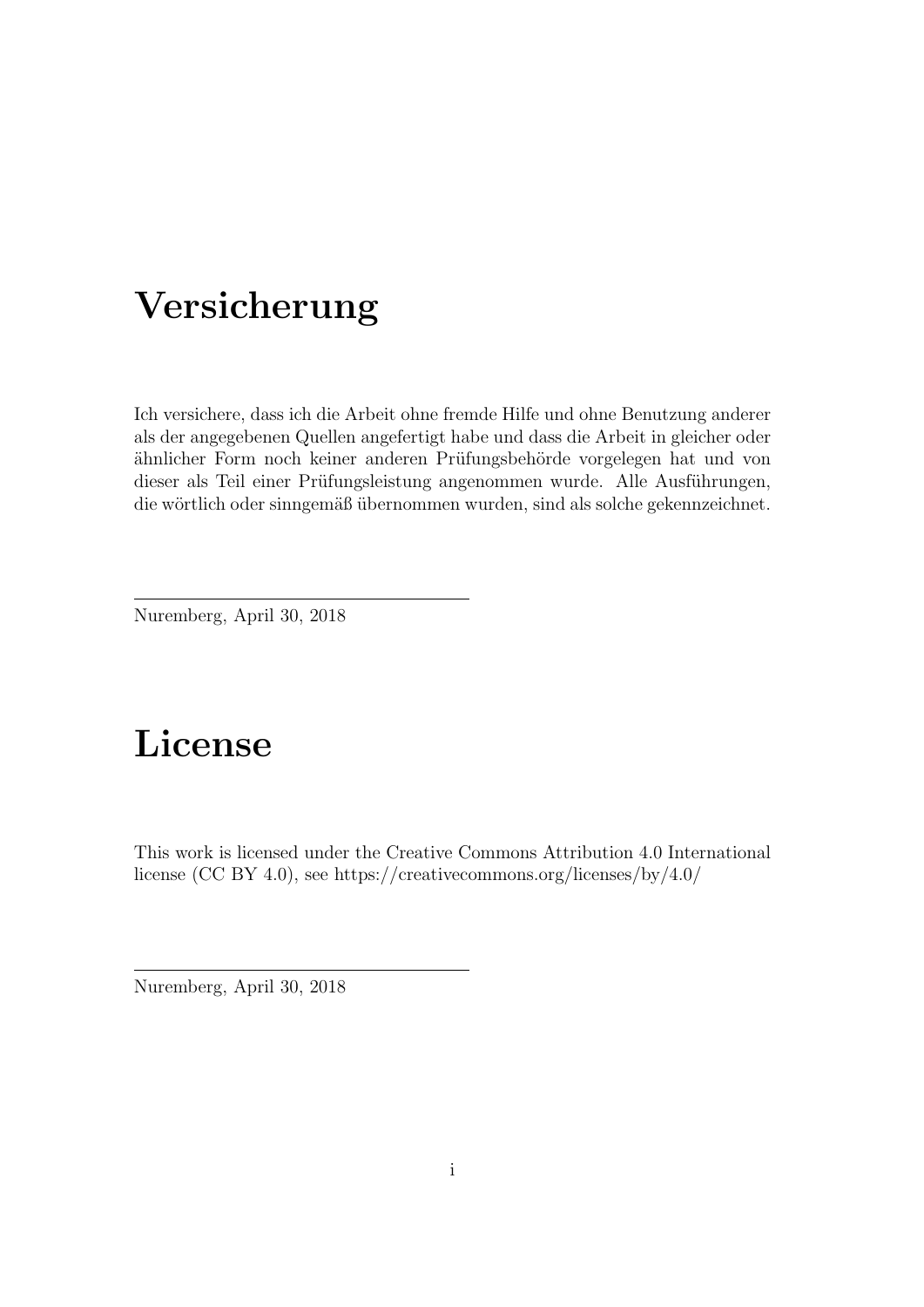## Abstract

Qualitative Data Analysis (QDA) requires a set of competences which can best be aquired through direct experience. Transferring these competences through practical exercises to students in a classroom setting is a challenging task, due to the difficulties which arise with scaling high-touch teaching methods to support large numbers of students.

QDAcity is a cloud based web application which supports collaborative QDA, and has been successfully employed in a teaching environment with 40-60 students, however without native support for courses and exercises.

This thesis builds upon three previously defined use cases for QDAcity which address teaching QDA in the classroom. The requirements of the thesis are derived from these use cases, with the purpose of extending QDAcity's feature set with features common to teaching platforms. After the implementation of these requirements, QDAcity will enable instructors to offer courses and exercises to students on the cloud platform and evaluate their solutions using different evaluation methods.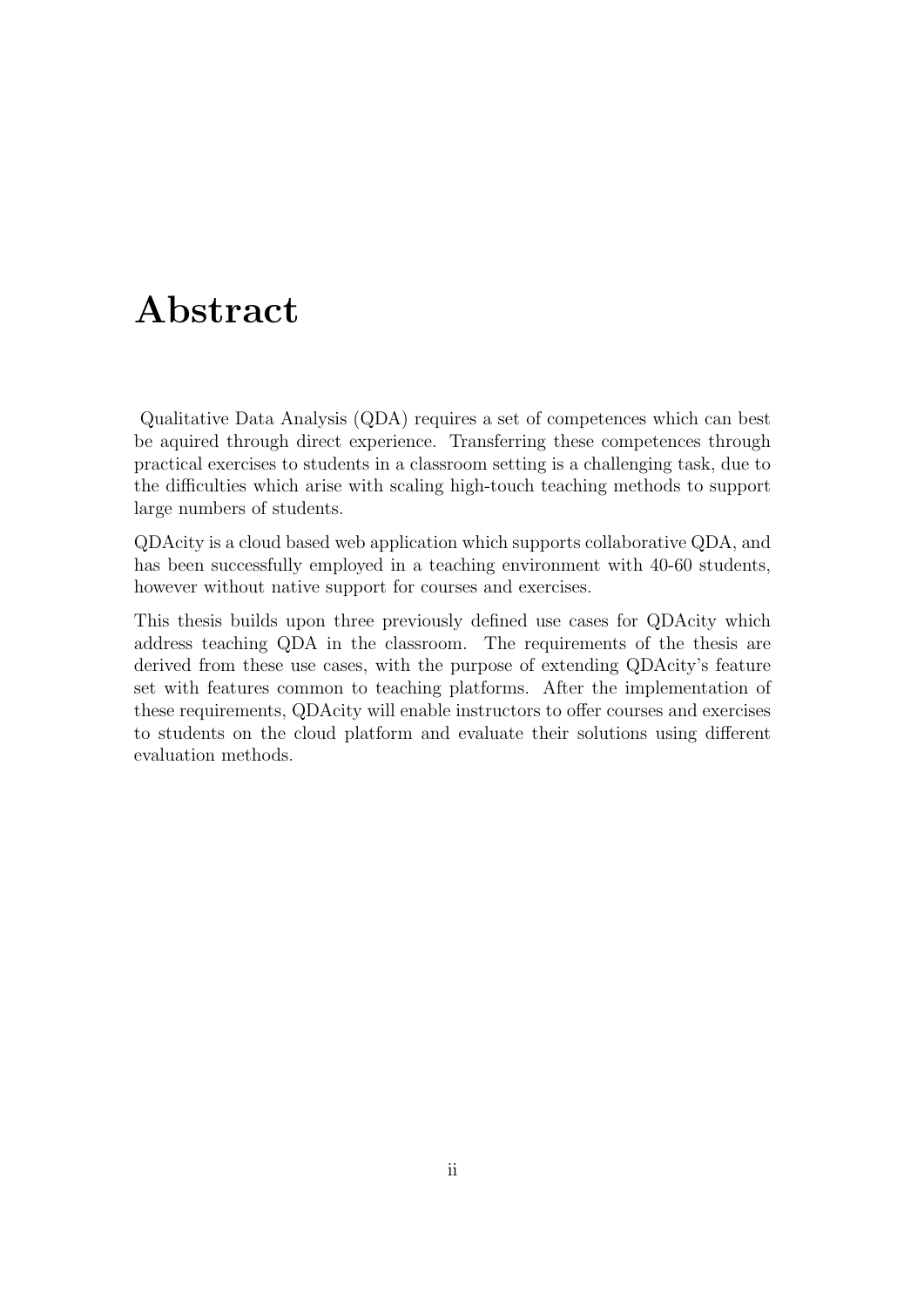## **Contents**

| 1              |     | Introduction |                                  | $\mathbf{1}$   |
|----------------|-----|--------------|----------------------------------|----------------|
| $\overline{2}$ |     | Demo Script  |                                  | 3              |
|                | 2.1 |              |                                  | 3              |
|                | 2.2 |              |                                  | $\overline{4}$ |
|                | 2.3 |              |                                  | $\overline{5}$ |
| 3              |     |              | <b>Existing Architecture of</b>  |                |
|                |     | QDAcity      |                                  | $\overline{7}$ |
|                | 3.1 |              |                                  | $\overline{7}$ |
|                | 3.2 |              |                                  | 8              |
|                | 3.3 |              |                                  | 8              |
|                | 3.4 |              |                                  | 9              |
|                | 3.5 |              |                                  | 9              |
|                | 3.6 |              |                                  | 9              |
| 4              |     | Requirements |                                  | 10             |
|                | 4.1 |              |                                  | 10             |
|                |     | 4.1.1        |                                  | 10             |
|                |     | 4.1.2        |                                  | 10             |
|                |     | 4.1.3        | User                             | 11             |
|                |     | 4.1.4        |                                  | 11             |
|                | 4.2 |              |                                  | 11             |
|                |     | 4.2.1        |                                  | 13             |
|                |     | 4.2.2        |                                  | 14             |
|                |     | 4.2.3        |                                  | 15             |
|                |     | 4.2.4        |                                  | 15             |
|                |     | 4.2.5        | Exercise Evaluation and Feedback | 16             |
|                |     | 4.2.6        | Authentication and Authorization | 17             |
|                | 4.3 |              |                                  | 18             |
|                |     | 4.3.1        |                                  | 19             |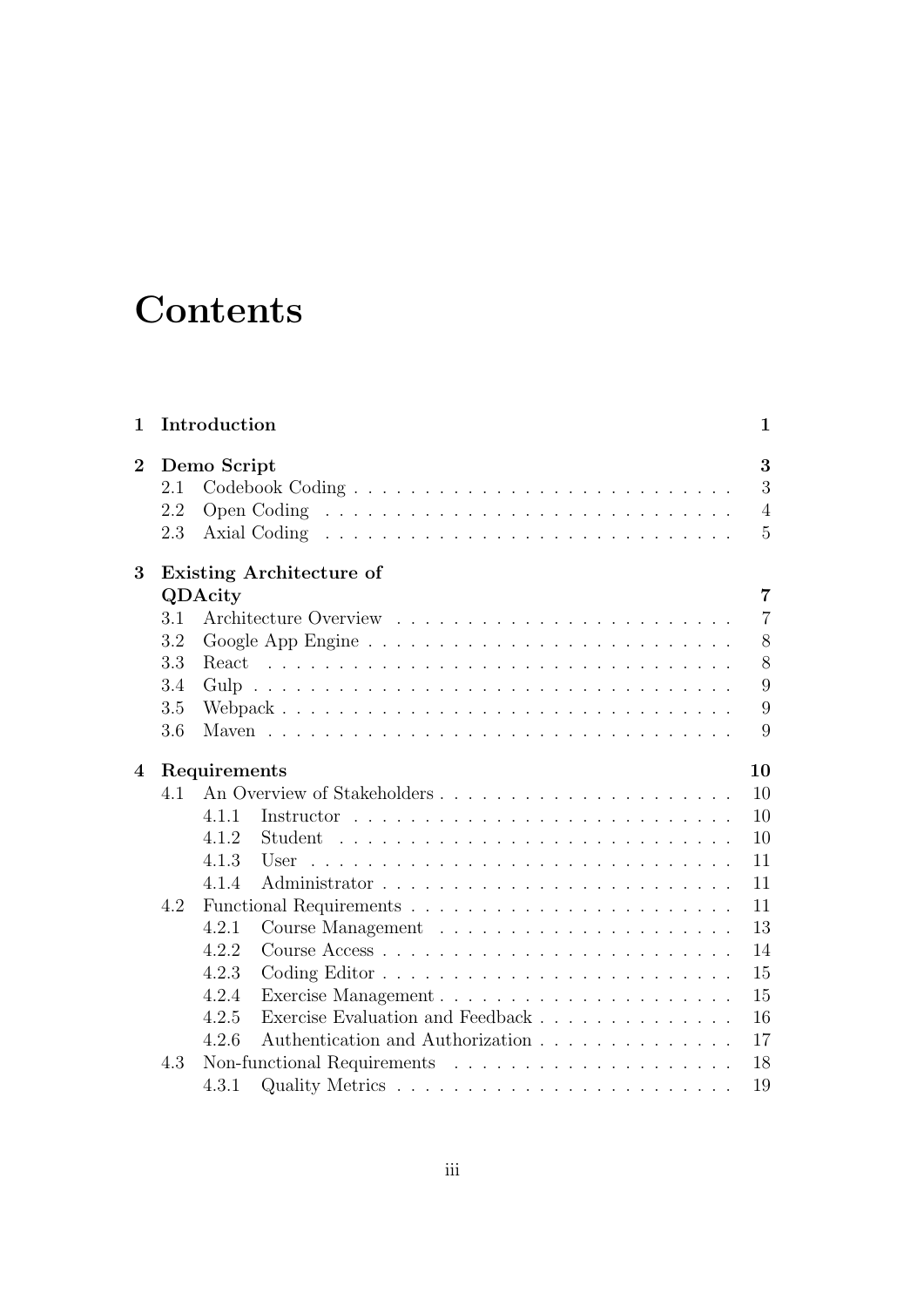| 5 |            | Implementation |                                        | 22 |
|---|------------|----------------|----------------------------------------|----|
|   | 5.1        |                |                                        | 22 |
|   | 5.2        |                |                                        | 23 |
|   | 5.3        |                |                                        | 24 |
|   | 5.4        |                |                                        | 26 |
|   | 5.5        |                | Exercise Groups                        | 28 |
|   | 5.6        |                | QDAcity Front End and React Components | 28 |
|   |            | 5.6.1          |                                        | 29 |
|   |            | 5.6.2          |                                        | 29 |
| 6 |            | Evaluation     |                                        | 31 |
|   | 6.1        |                |                                        | 31 |
|   |            | 6.1.1          |                                        | 31 |
|   |            | 6.1.2          |                                        | 32 |
|   |            | 6.1.3          |                                        | 32 |
|   |            | 6.1.4          |                                        | 32 |
|   |            | 6.1.5          |                                        | 33 |
|   |            | 6.1.6          | Authentication and Authorization       | 33 |
|   | 6.2        |                |                                        | 33 |
|   |            | 6.2.1          |                                        | 33 |
|   | 6.3        |                | Evaluation of Demo Script Use Cases    | 35 |
|   |            | 6.3.1          |                                        | 35 |
|   |            | 6.3.2          |                                        | 36 |
|   |            | 6.3.3          |                                        | 36 |
| 7 |            | Conclusion     |                                        | 38 |
|   | References |                |                                        | 41 |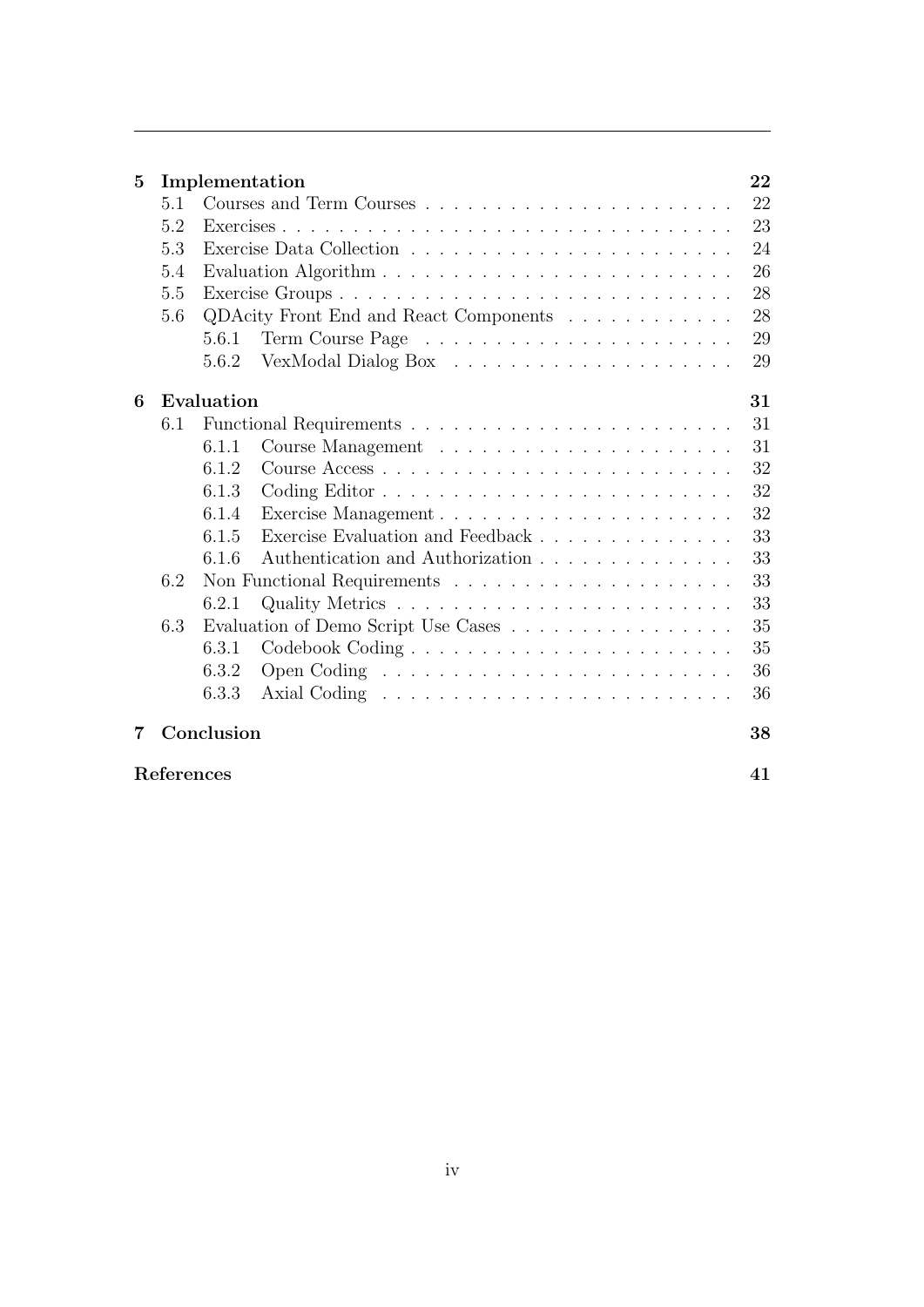## <span id="page-5-0"></span>1 Introduction

Qualitative Data Analysis software has been evolving at a fast pace in the past two decades. The QDA software market is dominated by desktop applications which provide a wide feature set. However, there has not been a lot of support for reliable web based QDA tools (Boston University, [2018\)](#page-45-1).

QDAcity is a cloud based web application which runs on the Google App Engine. It provides researchers with the ability to work on qualitative data analysis projects directly from the web browser. Researchers can create their own projects, upload text documents and apply codes to the text in the documents. QDAcity also provides the option to work on projects collaboratively.

Researchers can also invite other people to work on clones of these projects and then evaluate their work through intercoder agreement. This feature of QDAcity is currently being utilized to teach qualitative research methods at the Open Source Software Chair of the University of Erlangen-Nuremberg. In this case, the researcher is an instructor who is responsible for setting up the projects and code systems, upon which the students apply the research methods they learned during the courses offered by the chair.

The instructors of the Open Source Software chair have analyzed three use cases which can be implemented in the classroom with the purpose of extending the feature set of QDACity to support more teaching scenarios.

The purpose of this thesis is to extend QDACity accordingly in order to support these three use cases.

The thesis is organized as follows:

- Chapter [2](#page-7-0) (Demo Script) describes the mentioned use cases in detail.
- Chapter [3](#page-11-0) (Existing Architecture of QDAcity) provides an overview of the current architecture of QDACity.
- Chapter [4](#page-14-0) (Requirements) lays out the requirements of the thesis, which are derived from the use cases of the demo script.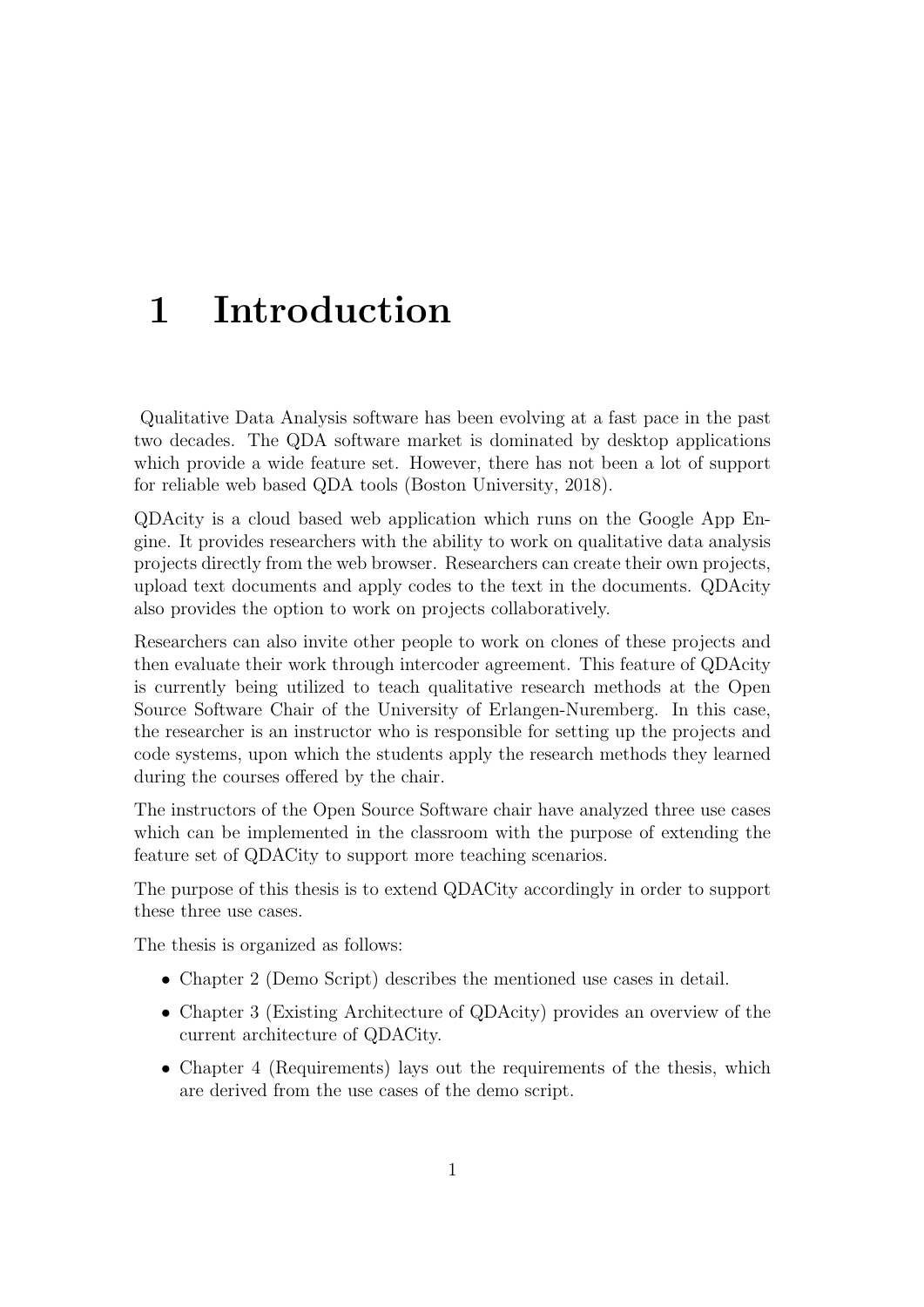- Chapter [5](#page-26-0) (Implementation) describes the implementation of the features which fulfill the requirements of the thesis.
- Chapter [6](#page-35-0) (Evaluation) provides an evaluation of whether the requirements have been fulfilled successfully and the extent of their fulfillment.
- Chapter [7](#page-42-0) (Conclusion) summarizes the outcomes of the thesis and how they can be utilized to extend the features of QDAcity further in the future.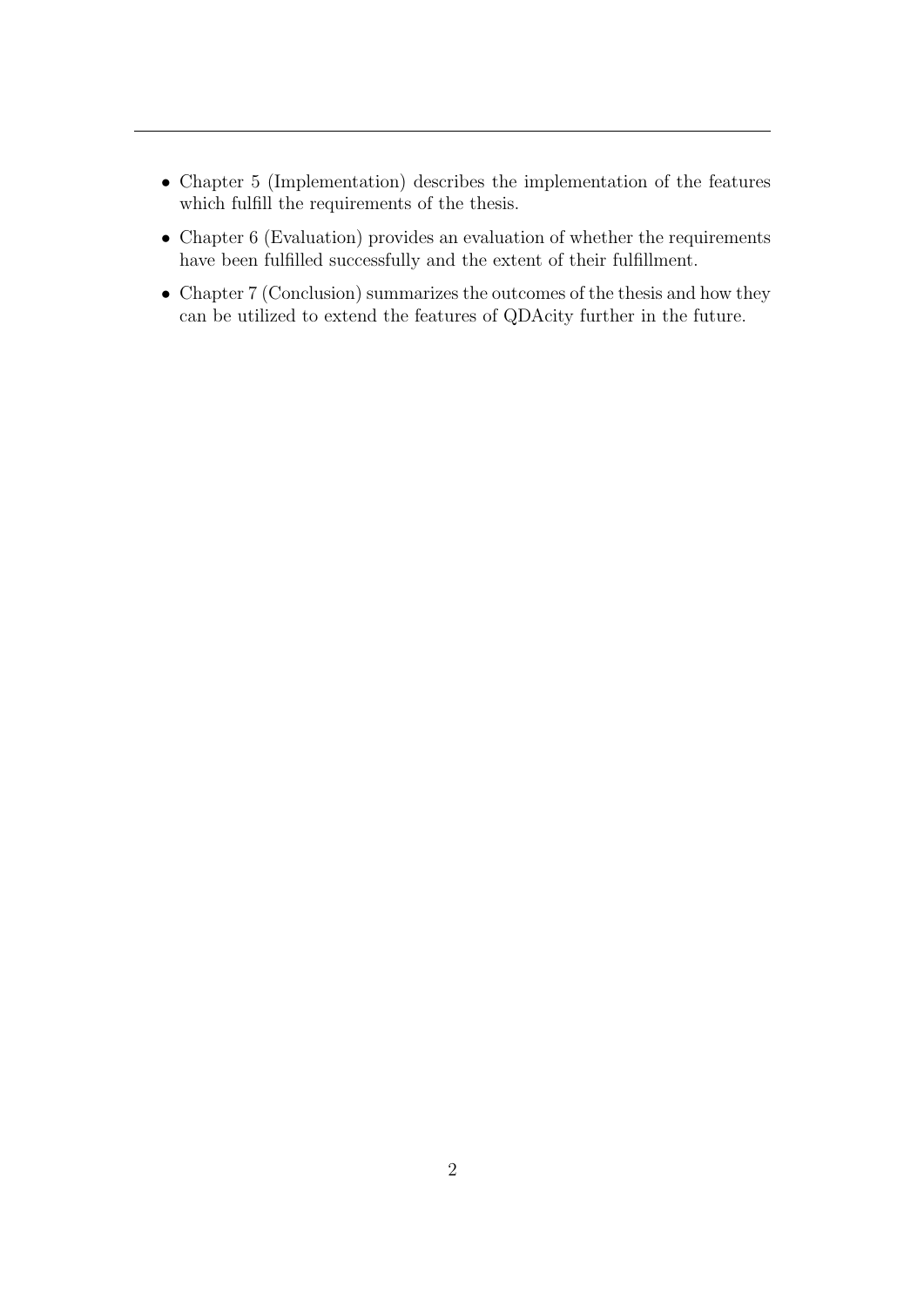## <span id="page-7-0"></span>2 Demo Script

This chapter describes the demo script which forms the basis of the requirements of the thesis. There are three use cases in the script, which address three types of exercises and their evaluation. These types are:

- Codebook Coding.
- Open Coding.
- Axial Coding.

<span id="page-7-1"></span>The next three sections describe the use case for each type, along with its evaluation method.

### 2.1 Codebook Coding

Codebook coding, also known as Selective coding in literature , is a coding method based on applying a code from a set of codes which have already been defined, in order to categorize the data contained in a resource (Pandit, N. R., [1996,](#page-45-2) p. 11).

In the context of this thesis, Codebook coding refers to the method of applying codes to a text document or a set of text documents, where the instructor provides a set of codes, namely a code system, which students use as a guide to apply codes from to the content of the exercise.

Currently, QDAcity supports applying codes to text which is contained in the assets of a project that is created by the instructor.

In this use case, the instructor evaluates the performance of students through intercoder agreement. The sequence of steps of the use case is defined as follows:

- 1. The instructor creates a new course instance.
- 2. The instructor invites students to the join the course instance.
- 3. The instructor creates an exercise.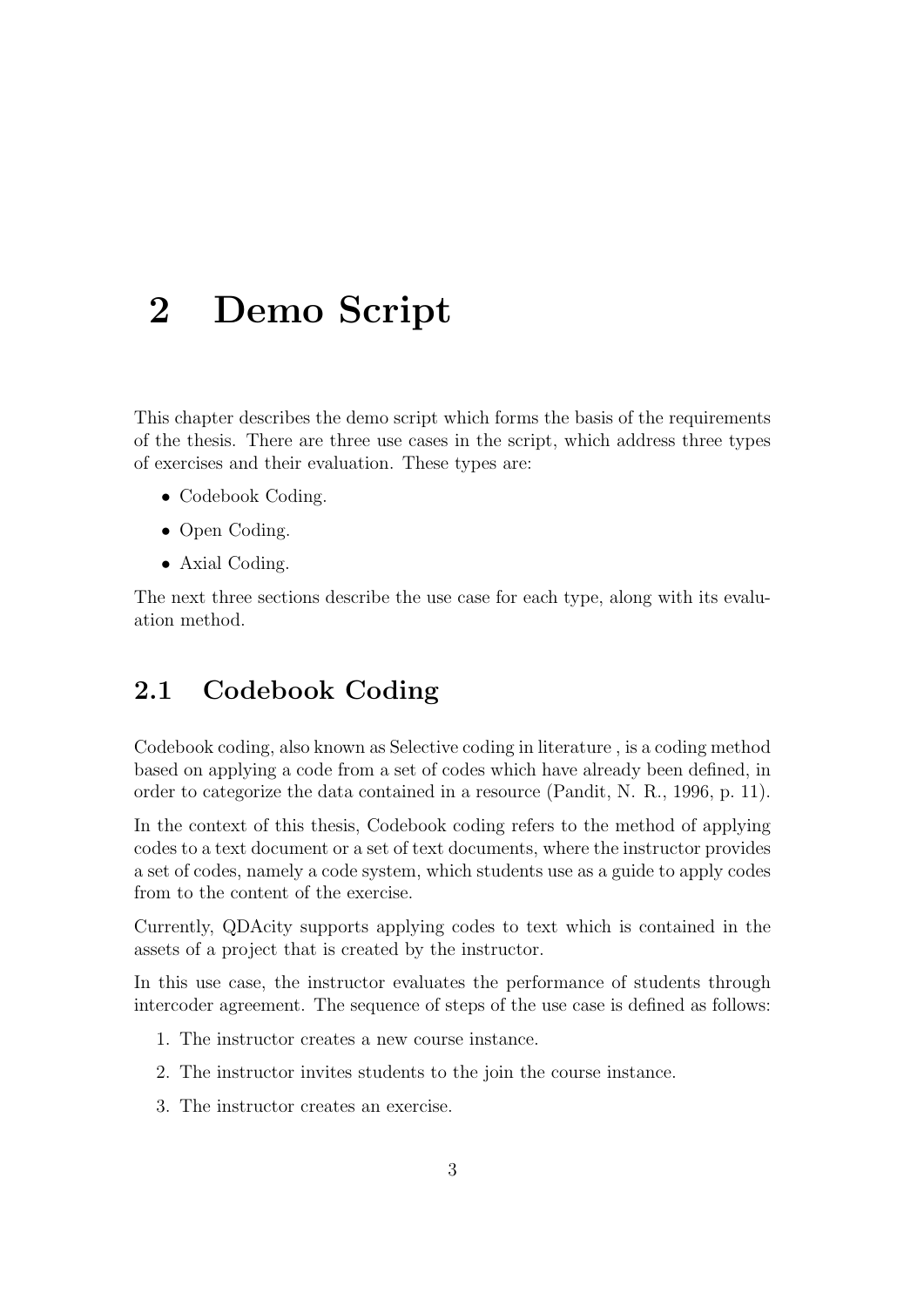- The instructor sets the deadline of the exercise.
- The instructor sets the type of the exercise to Codebook Coding.
- The instructor selects a project, which includes the data upon which the exercise will be based.
- 4. The student accepts the invitation to the course instance.
- 5. The student chooses the newly created exercise to start working on.
- 6. The student applies codes to the text from the code system defined by the instructor.
- 7. The instructor views a list of student projects.
- 8. The instructor creates an evaluation report for all students based on intercoder agreement.
- <span id="page-8-0"></span>9. The students view the evaluation of their solution.

## 2.2 Open Coding

Open coding is defined as the interpretive process by which data are broken down analytically. In this type of coding, the researcher is labelling the data without being restricted to a predefined set of codes (M. Corbin & Strauss, [1990,](#page-45-3) p. 12).

In the context of this thesis, Open coding refers to the method of applying codes to a text document or a set of text documents, where the students create the codes without an existing code system created by the instructor. QDACity currently supports this feature. In this use case, the evaluation method is based on the direct feedback of the instructor, who has the ability to write comments to the codes applied by the students.

The sequence of steps of the use case is defined as follows:

- 1. The instructor creates a new course instance.
- 2. The instructor invites students to the join the course instance.
- 3. The instructor creates an exercise.
	- The instructor sets the deadline of the exercise.
	- The instructor sets the type of the exercise to Open Coding.
	- The instructor selects a project, which includes the data upon which the exercise will be based.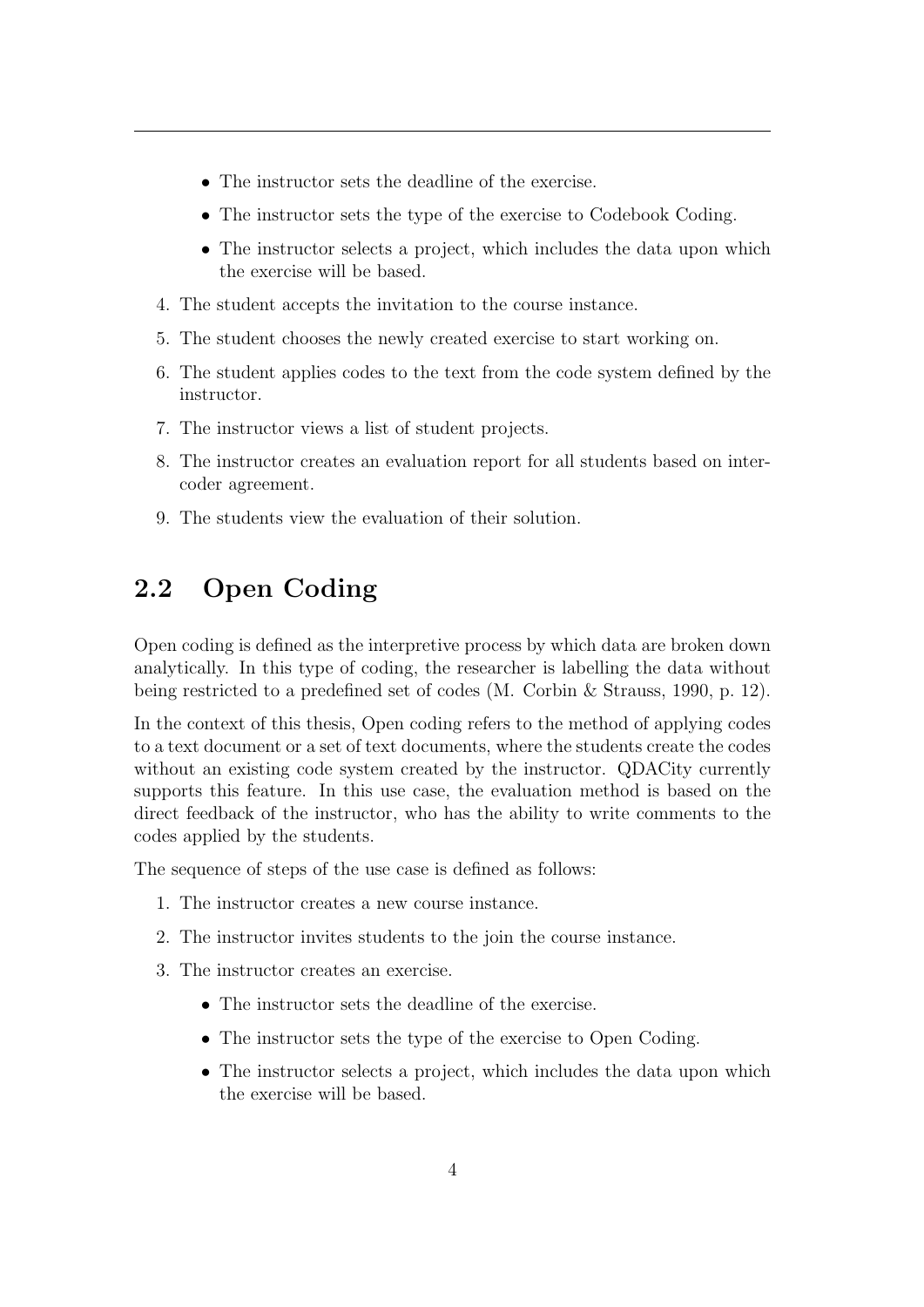- 4. The student accepts the invitation to the course instance.
- 5. The student chooses the newly created exercise to start working on.
- 6. The student creates open codes and applies them to the text documents of the exercise.
- 7. The instructor views a list of student projects.
- 8. The instructor provides individual feedback for each student by writing comments. These comments can address:
	- The original material of the exercise.
	- The codes applied by the student.
- <span id="page-9-0"></span>9. The students view the comments written by the instructor.

### 2.3 Axial Coding

Axial coding is defined by Strauss and Corbin as "a set of procedures whereby data are put back together in new ways after open coding, by making connections between categories. This is done by using a coding paradigm involving conditions, context, action/interactional strategies, and consequence" (Strauss & Corbin, [1990,](#page-45-4) p. 96).

In the context of this thesis, Axial coding refers to the method of applying open codes to a text document or a set of text documents, which other students comment on for the purpose of providing a peer based feedback.

Hence, the evaluation method in this exercise type involves the participation of more than one student. The number of students (peers) can be determined by the instructor. For simplicity, the use case will incorporate two students as an example. They are referred to as Student A and Student B. The sequence of steps of the use case is defined as follows:

- 1. The instructor creates a new course instance.
- 2. The instructor invites students to the join the course instance.
- 3. The instructor creates an exercise.
	- The instructor sets the deadline of the exercise.
	- The instructor sets the type of the exercise to Axial Coding.
	- The instructor selects a project, which includes the data upon which the exercise will be based.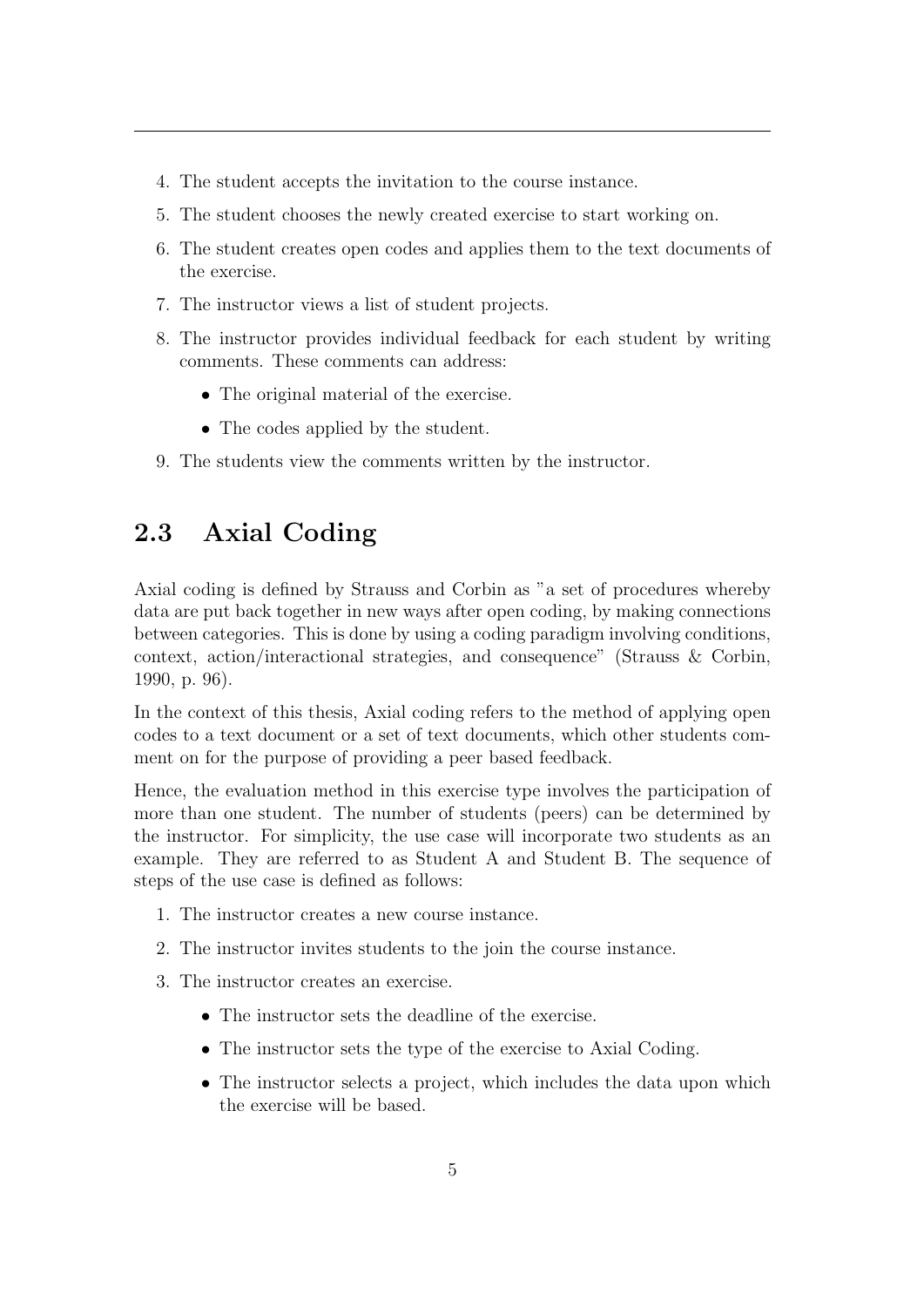- Sets the number of peers to provide feedback.
- 4. Both Students A and B accept the invitation to the course instance.
- 5. Student A chooses the newly created exercise to start working on.
- 6. Student A creates open codes and applies them to the text documents of the exercise.
- 7. Student B joins the course instance and opens the project of Student A.
- 8. Student B writes comments on the codes applied by Student A.
- 9. Student B writes a summary commentary for Student A's work.
- 10. Student B applies his own open codes to the text documents of the exercise.
- 11. Student A provides feedback for Student B's work, the same way Student B did.
- 12. The students view the comments written by their peers.
- 13. The instructor views the projects of students individually, while showing all the feedback from their peers.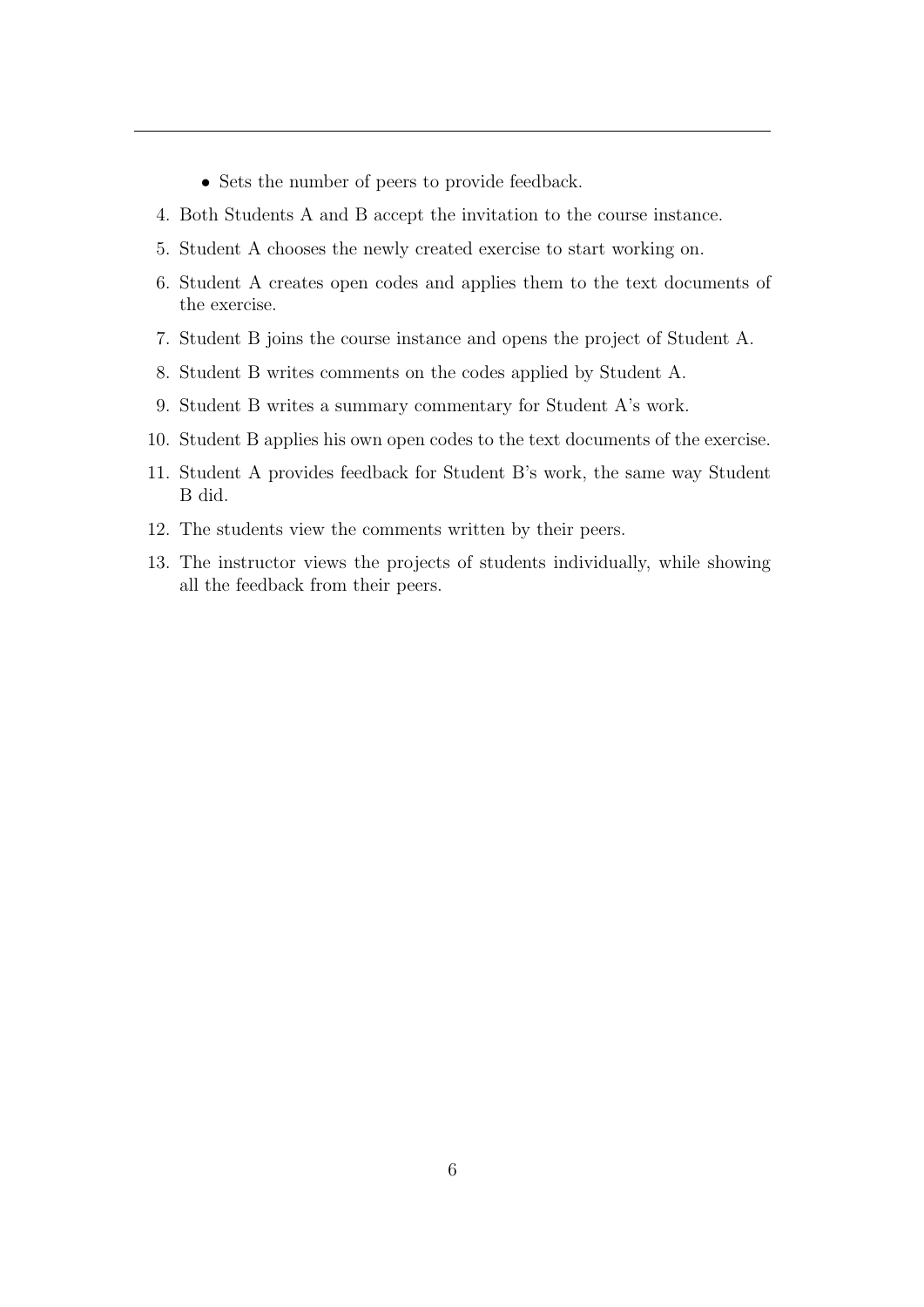## <span id="page-11-0"></span>3 Existing Architecture of QDAcity

### <span id="page-11-1"></span>3.1 Architecture Overview

The architecture of QDAcity consists of two main parts, the frontend and backend. The backend is built using Java 8 as the language of programming (previously Java 7 but it has been migrated to Java 8 during the timeline of this thesis).

 $QDAcity$  uses Google App  $Engine<sup>1</sup>$  $Engine<sup>1</sup>$  $Engine<sup>1</sup>$  for hosting its backend, which is one of the products of the Google Cloud Platform. The frontend is built on Html5 and Javascript. For development, the project utilizes the following tools and frameworks:

- React: a Javascript library for building user interfaces.
- Gulp: a build system for front end web development.
- Webpack: a bundler for javascript files.
- Maven: used as a tool for dependency management for Java libraries.

The mentioned parts constitute the majority of QDAcity's existing architecture. In this thesis, there have been no fundamental architectural changes, since the use cases of the demo script build upon the existing functionality. The next sections elaborate on these parts in detail.

<span id="page-11-3"></span><span id="page-11-2"></span><sup>1</sup>https://cloud.google.com/appengine/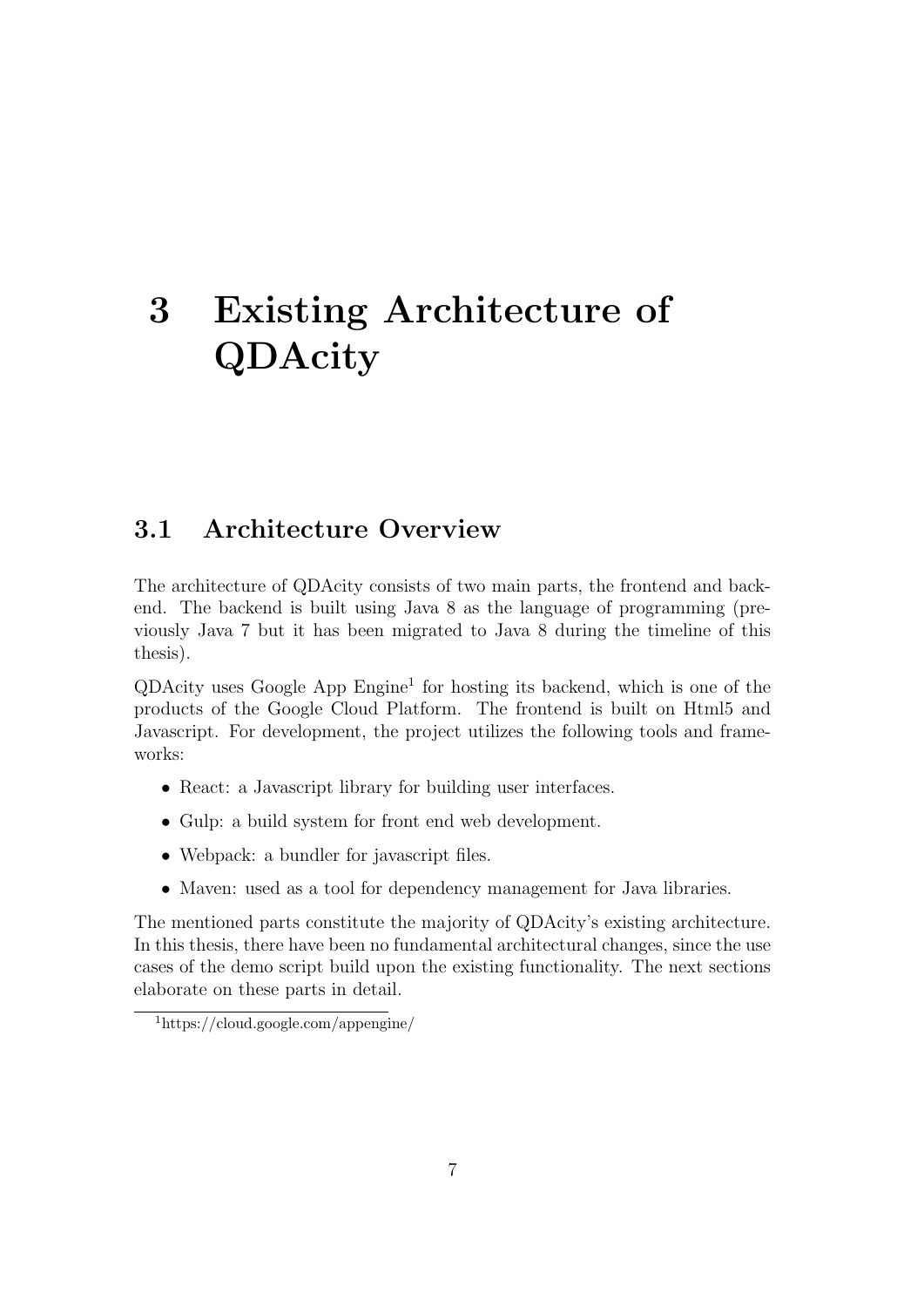## 3.2 Google App Engine

Google App Engine is a web framework and cloud computing platform for developing and hosting web applications. QDAcity runs its backend on the app engine, which provides persistent cloud storage (Google Cloud Datastore<sup>[2](#page-12-2)</sup>). The backend of QDAcity interfaces with the datastore through its API endpoint methods.

The Java development environment of QDAcity uses The App Engine Java SDK in conjunction with the Java Data Objects (JDO) interface in order to use the App Engine Datastore as a database for QDAcity. The JDO is a standard interface for accessing databases in Java which provides a mapping between Java classes and database tables.

Although Google provides its own low level API (The Datastore API) which can be used instead of the JDO, QDAcity uses the JDO to reduce the extent of dependency on the app engine, mainly because the JDO can still be used in the future if the App Engine is discontinued or goes through changes which make it unsuitable for QDAcity.

### <span id="page-12-0"></span>3.3 React

React is a JavaScript library for building user interfaces. It uses JavaScript XML (JSX) as an extension to the JavaScript language syntax. Some of its most prominent features are:

- One way data flow: the properties of UI elements are passed from parent to child components in the Domain Object Model (DOM) tree.
- Virtual DOM: React keeps a virtual representation of the UI in memory and matches it with the real DOM (Facebook Inc, [2018b\)](#page-45-5).
- Composition of Components: React supports building components which can be used independently. Components can also be built from other existing components (Facebook Inc, [2018a\)](#page-45-6).
- Supports declative syntax: due to its ability to provide the VDOM representation, React provides the option to use declarative syntax.

These features provide a good framework for the development of the frontend of QDAcity. Especially in the context of this thesis, since many of the new features can make use of existing components and extend them with great flexibility.

<span id="page-12-2"></span><span id="page-12-1"></span><sup>2</sup>https://cloud.google.com/datastore/docs/concepts/overview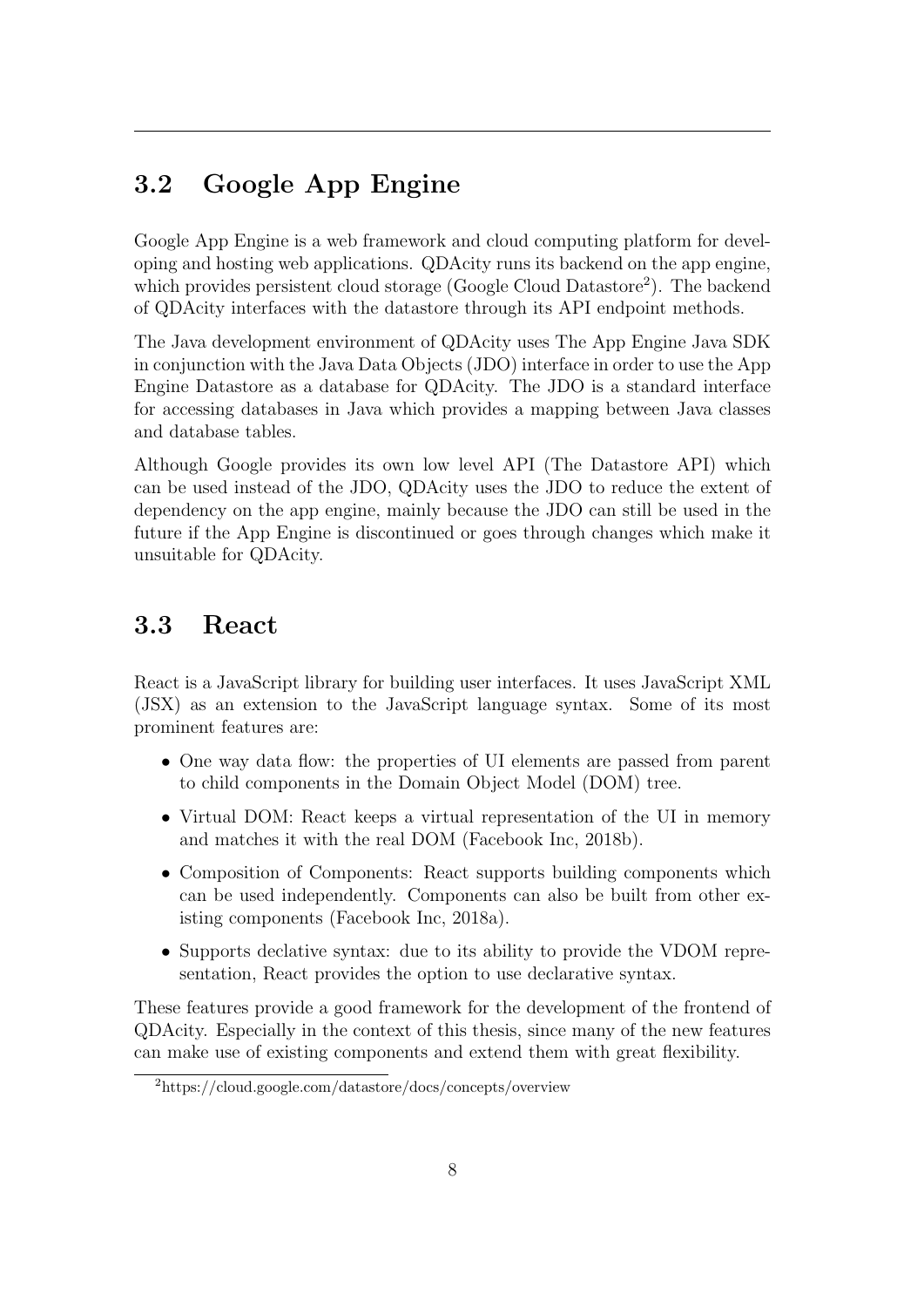## 3.4 Gulp

Gulp is a task runner that uses Node.js as a platform. It enables the automation of frontend build tasks. In the context of QDAcity, the most important purposes of using gulp are:

- Compilation of JSX files to JavaScript.
- Running the local development server.
- Minifying frontend code.
- Watching the source files and recompiling them automatically whenever changes are made.
- <span id="page-13-0"></span>• Generation of language files for the purposes of localization.

### 3.5 Webpack

Webpack is a package bundler which, in the context of QDAcity, is used to concentrate all source files and create a browser executable ECMAScript artifact. In QDAcity's frontend setup, this is done in conjunction with gulp as an automated task that is configured through a webpack configuration file.

### <span id="page-13-1"></span>3.6 Maven

Maven is a project management and comprehension tool that provides developers a complete build lifecycle framework. In QDAcity, Maven is used as a dependency management tool for the backend Java project.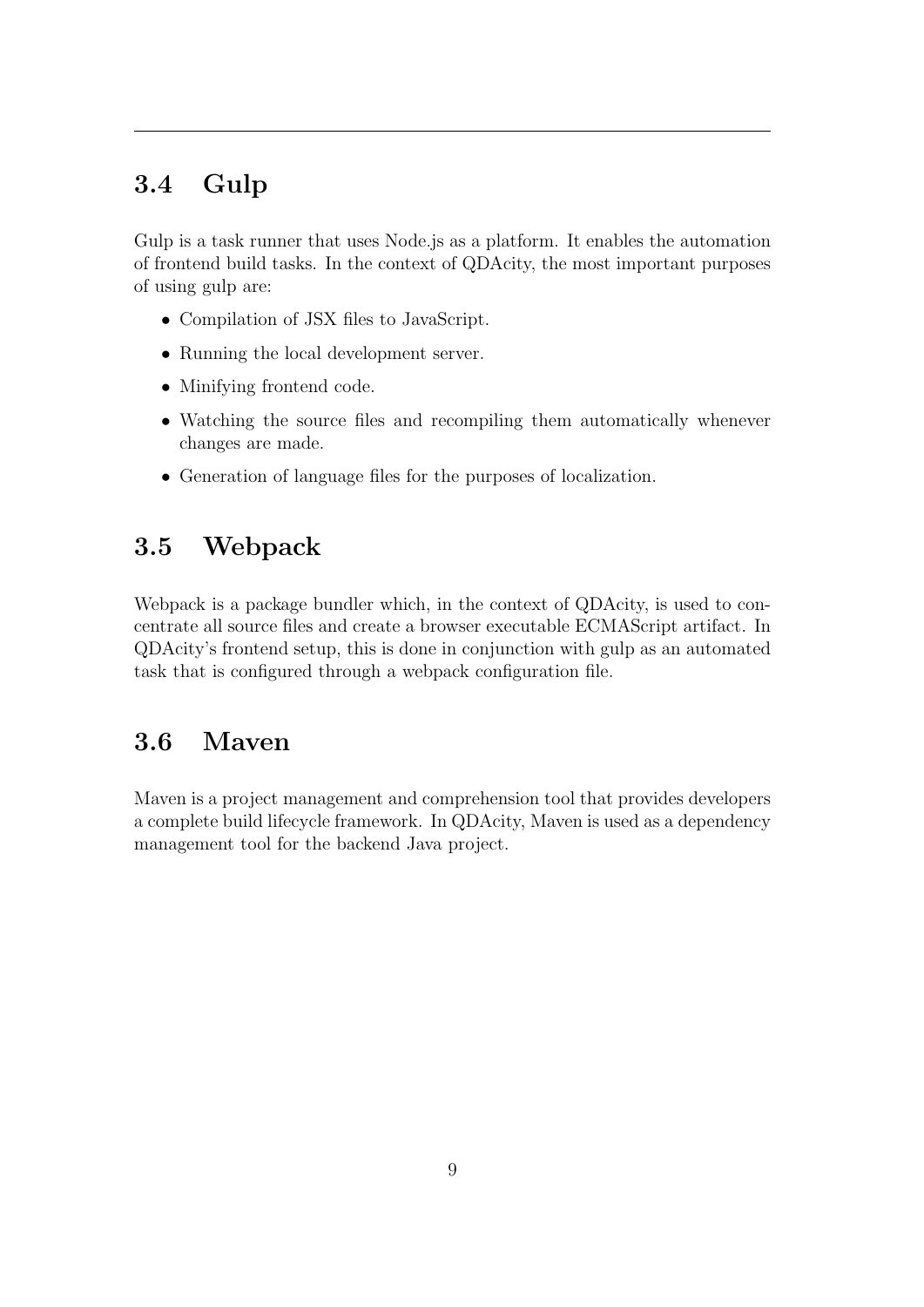## <span id="page-14-0"></span>4 Requirements

The requirements of the thesis are based on the Demo Script described in chapter [2.](#page-7-0) In order to cover the use cases mentioned in the script, the requirements have been extracted from the demo script.

They are divided into functional and non-functional requirements. The first section of this chapter presents an overview of stakeholders. The second and third sections lay out the functional and non-functional requirements of this thesis.

## <span id="page-14-1"></span>4.1 An Overview of Stakeholders

<span id="page-14-2"></span>This section provides a brief description of the stakeholders of the project and their roles in relation to the requirements.

#### 4.1.1 Instructor

Instructors who are interested in teaching QDA are the target audience of the use cases in the demo script. In the context of the requirements, any reference to an instructor refers to instructors who are experienced in Qualitative Data Analysis research and have an interest in teaching the related competences to their students using QDAcity.

#### <span id="page-14-3"></span>4.1.2 Student

<span id="page-14-4"></span>Students are the second target group of the use cases of the demo script. Any reference to a student in the requirements refers to university students who are interested in research and in improving their research skills before pursuing research on a higher educational level.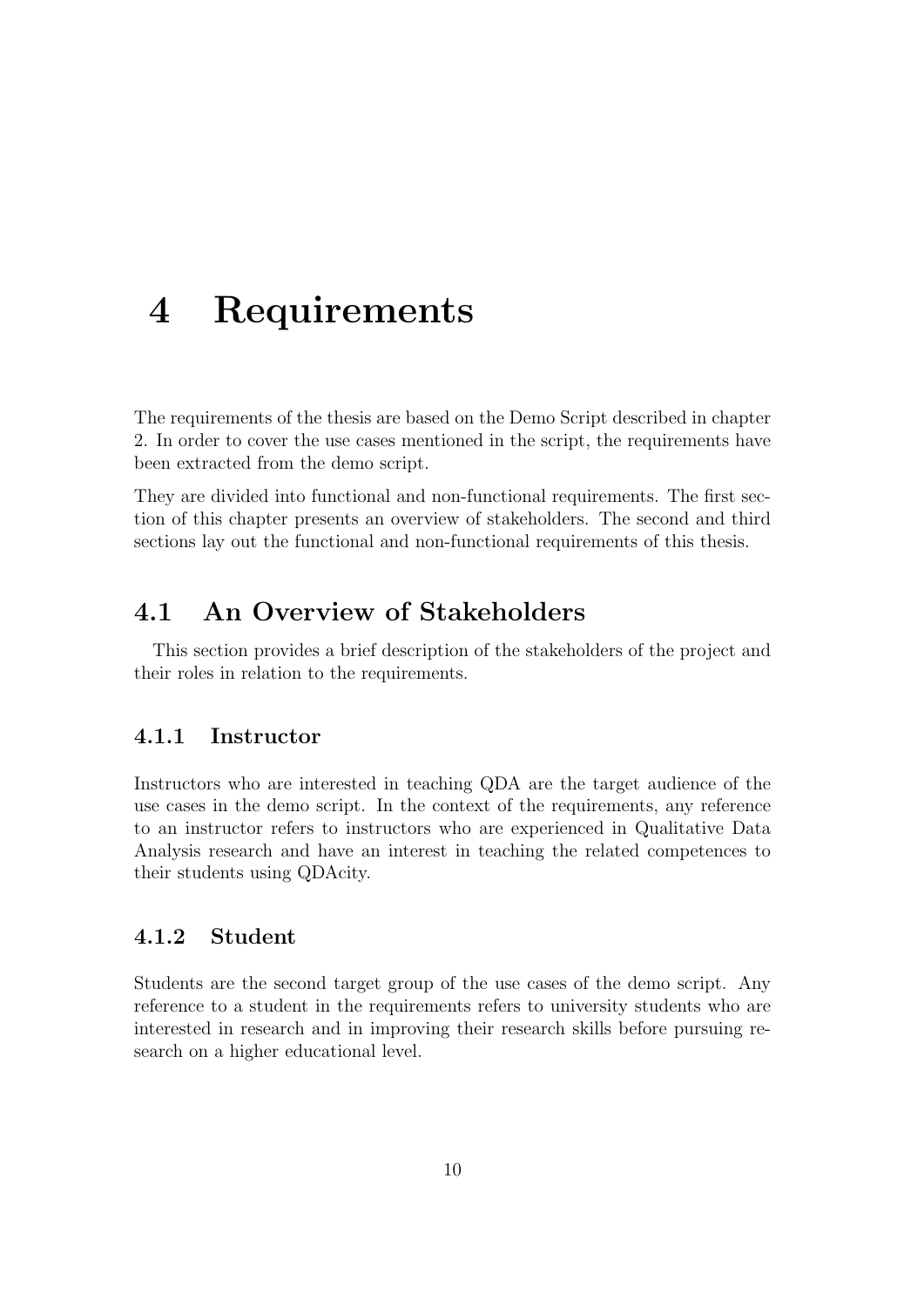#### 4.1.3 User

<span id="page-15-0"></span>The user is a person who can represent any of the stakeholders. Any reference to users in the requirements refers to users of QDAcity in general.

#### 4.1.4 Administrator

An administrator is a user who has access to all API methods. In a real world scenario, administrators are users who have an interest in coordinating courses and making changes to course and exercise structures without having to be the original owners of the course.

An example use case can be when a professor wants to design the high level structure of a course in order for other instructors to use the course for teaching QDA to a specific class.

### <span id="page-15-1"></span>4.2 Functional Requirements

The functional requirements are described using the template FunctionalMAS-TER by Rupp [\(2014,](#page-45-7) pp. 215 sqq.) as shown in figure [4.1](#page-15-2) below. The dotted boxes are an optional part of the requirement specification and the italic words are required.

<span id="page-15-2"></span>

Figure 4.1: FunctionalMASTER requirement specification template

The semantic definition of the keywords shall,should and will as used in this thesis can be found in Table [4.1.](#page-16-0)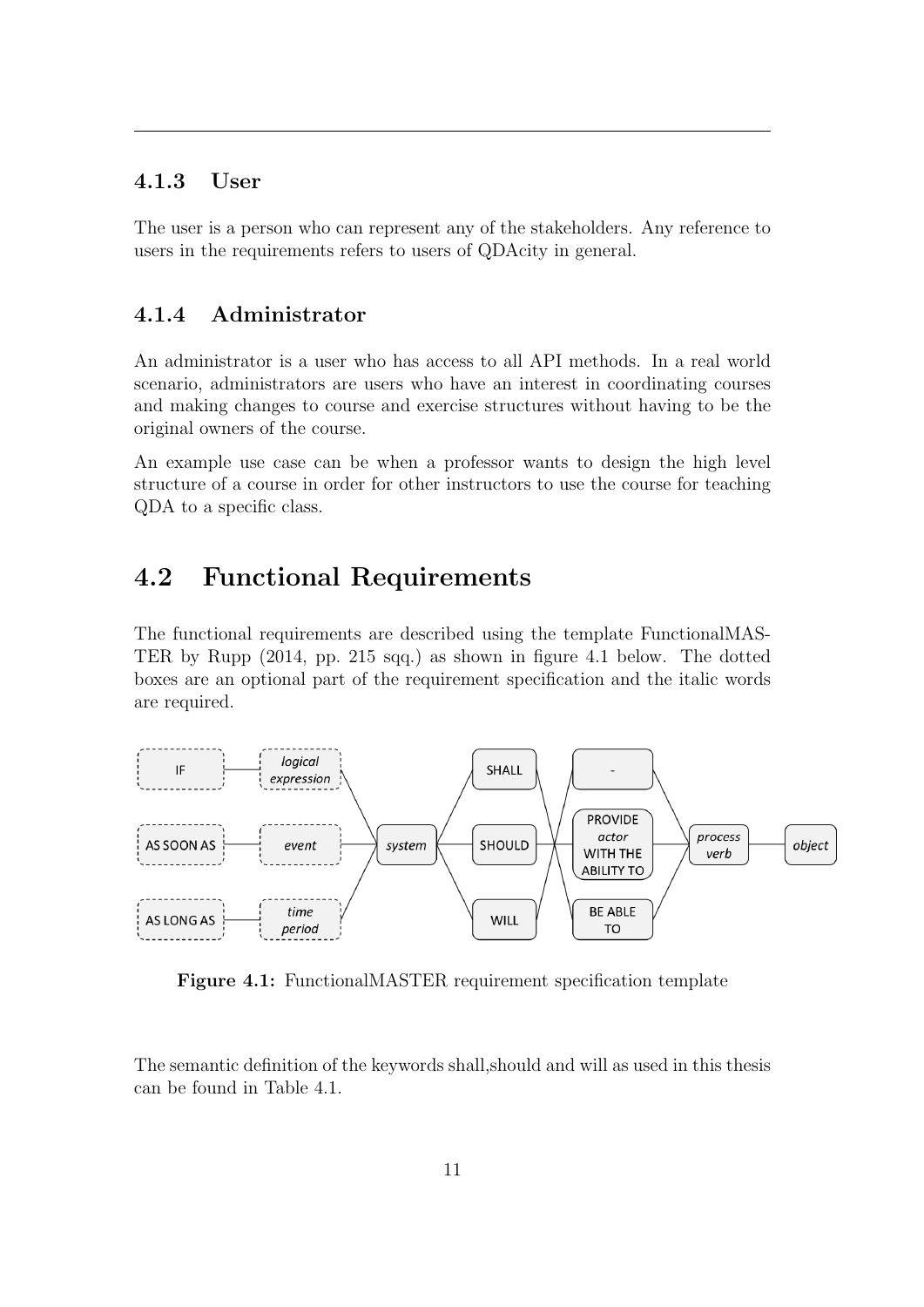<span id="page-16-0"></span>

| Keyword | <b>Semantic Definition</b>                                         |  |  |
|---------|--------------------------------------------------------------------|--|--|
| Shall   | A requirement that has to be fulfilled for the project to succeed. |  |  |
| Should  | A requirement that is important but not necessary                  |  |  |
|         | for the software to work correctly.                                |  |  |
| Will    | A requirement that is not necessary but desired.                   |  |  |

Table 4.1: Definition of the requirement keywords

In order to address the scenarios mentioned in the demo script, the concepts of courses, instances of courses in a specific term and exercises shall be added to QDAcity. In the frame of the following requirements, an instance of a course will be referred to as a term course.

The requirements will be divided into different sections based on their relationship with these concepts. In addition to a section that addresses authentication and authorization related requirements. Accordingly, the requirements are divided into the following sections:

- Section [4.2.1](#page-17-0) (Course Management) defines requirements related to the management of new courses and term courses, in addition to providing requirements related to enrolled students. The actor responsible for them is the instructor.
- Section [4.2.2](#page-18-0) (Course Access) defines requirements related to the accessibility of courses, term courses and corresponding exercises. The actor affected by them is the student.
- Section [4.2.3](#page-19-0) (Coding Editor) defines requirements related to the existing Coding Editor.
- Section [4.2.4](#page-19-1) (Exercise Management) defines requirements related to the management of exercises, The actor responsible for them is the instructor.
- Section [4.2.5](#page-20-0) (Exercise Evaluation and Feedback) defines requirements related to the evaluation of the performance of students in exercises and the feedback methods mentioned in the demo script.
- Section [4.2.6](#page-21-0) (Authentication and Authorization) defines requirements related to the authentication of users and their authorization to execute the api methods defined in the endpoints of the backend.

These functional requirements are described in detail next. For visual clarity,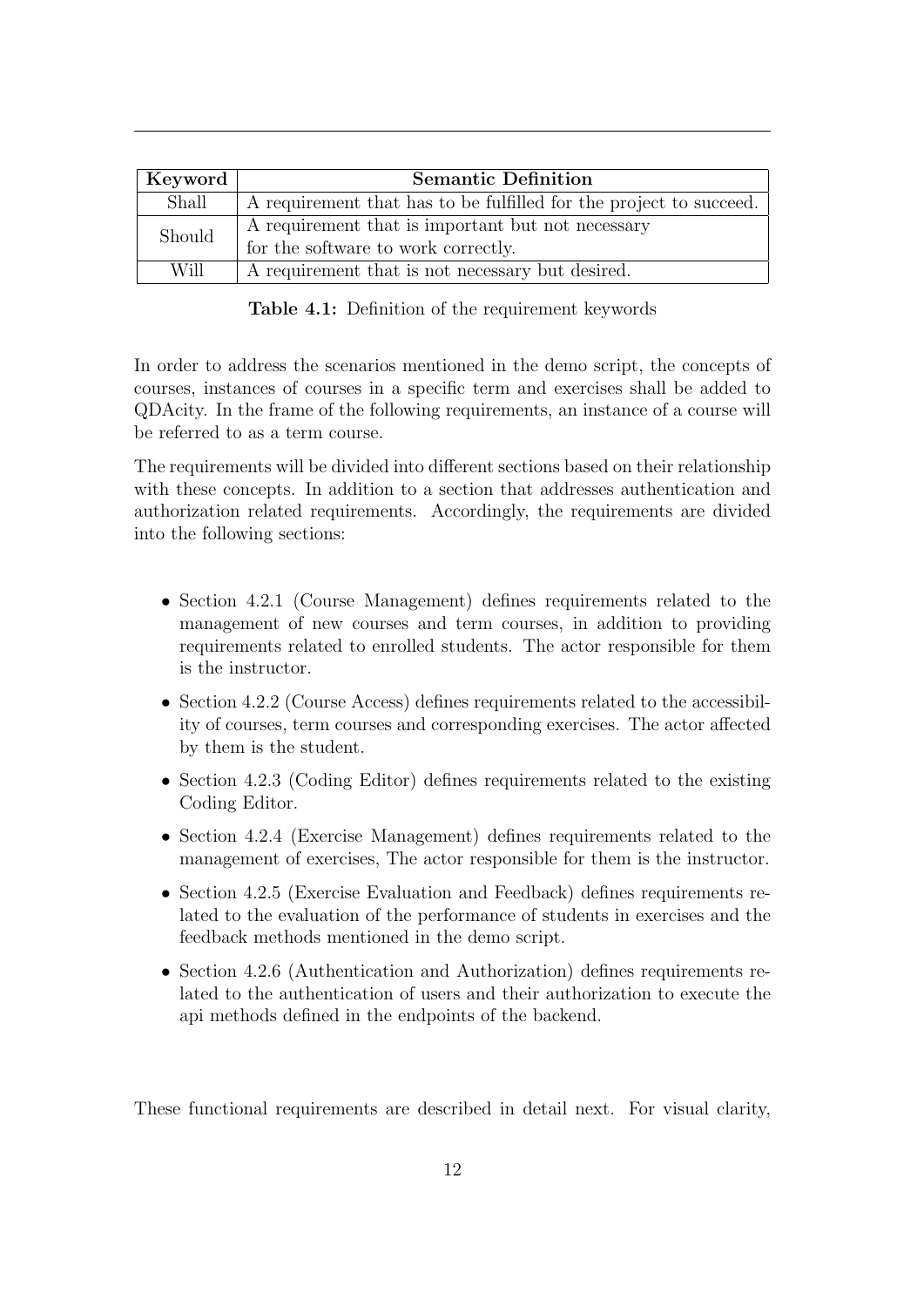requirements are surrounded by a black box, and subrequirements are surrounded by a grey box.

#### <span id="page-17-0"></span>4.2.1 Course Management

In order to cover the use cases mentioned in the demo script, the instructor should be able to add and remove courses. In addition to the possibility of creating multiple term courses under each course. The requirements related to course management are mentioned next:

| $FR-1:$<br>courses.   | QDAcity shall provide the instructor with the ability to create                                                                                               |
|-----------------------|---------------------------------------------------------------------------------------------------------------------------------------------------------------|
| $FR-1.1:$             | A button on the personal dashboard should trigger a creation<br>dialog for a new course.                                                                      |
| $\rm FR\text{--}1.2:$ | The creation dialog shall allow the user to define a name and<br>description for the course as well as the option for an instanti-<br>ation of a term course. |
| $FR-2:$               | QDAcity shall provide the instructor with the ability to search for<br>a course by name.                                                                      |
| $FR-3:$               | QDAcity shall provide the instructor with the ability to create<br>term courses which belong to previously created courses.                                   |
| $FR-4:$<br>courses.   | QDAcity should provide the instructor with the ability to delete                                                                                              |
| $FR-4.1$ :            | QDAcity shall show a confirmation dialog after the user clicks<br>the course delete button.                                                                   |
| $\rm FR\text{--}4.2:$ | When the user deletes a course, all of its instances (term courses)<br>should be deleted automatically.                                                       |
| $FR-5:$               | QDAcity should provide the instructor with the ability to delete<br>term courses.                                                                             |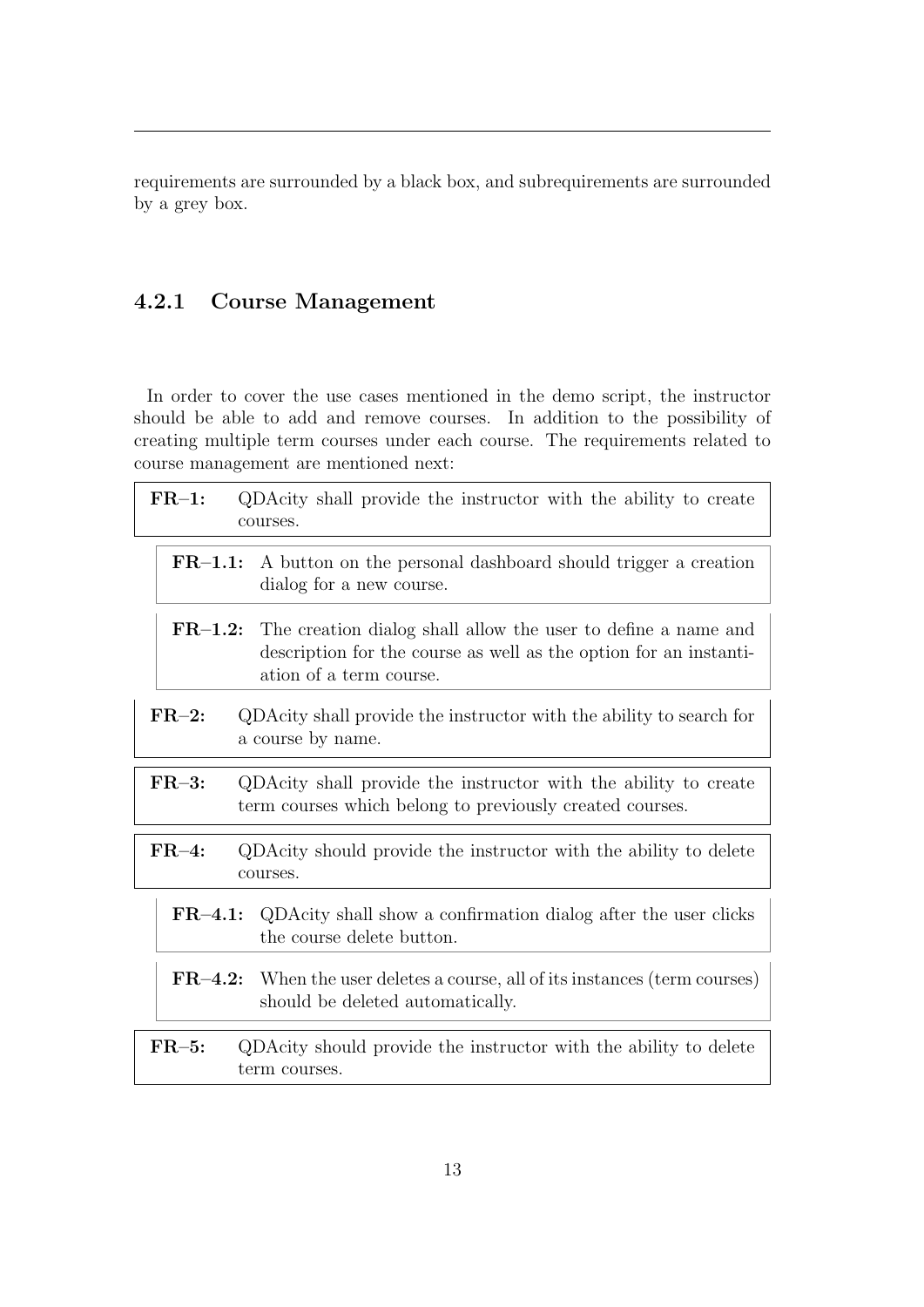| $FR-5.1:$ | QDAcity shall show a confirmation dialog after the user clicks<br>the term course delete button.                          |
|-----------|---------------------------------------------------------------------------------------------------------------------------|
|           | <b>FR-5.2:</b> When the user deletes a term course, all of its exercises should<br>be deleted automatically.              |
|           | <b>FR-5.3:</b> QDAcity shall show a confirmation dialog after the user clicks<br>the term course delete button.           |
| $FR-6:$   | QDAcity should provide the instructor with the ability to view<br>participants of a term course.                          |
| $FR-6.1:$ | QDAcity shall provide the instructor with the ability to view<br>the participants in a list and order them by first name. |
| $FR-7:$   | QDAcity will provide the instructor with the ability to remove<br>students from a course.                                 |
| $FR-8:$   | QDAcity will provide the instructor with the ability to set the<br>status of a term course to open or closed for joining. |
| $FR-9:$   | QDAcity should provide the instructor with the ability to invite<br>students to a term course through email.              |

#### <span id="page-18-0"></span>4.2.2 Course Access

Students should be able to access the courses and their corresponding term courses. These requirements can be summed up as follows:

| $FR-10:$ | QDAcity shall provide the student with the ability to join term<br>courses related to a course.                                   |
|----------|-----------------------------------------------------------------------------------------------------------------------------------|
|          | <b>FR-10.1:</b> A user can join a term course only if the instructor makes it<br>open for joining                                 |
| $FR-11:$ | QDAcity shall provide the student with the ability to leave term<br>courses they have previously joined.                          |
| $FR-12:$ | QDAcity shall provide the student with the ability to view a list<br>of exercises which belong to a term course they have joined. |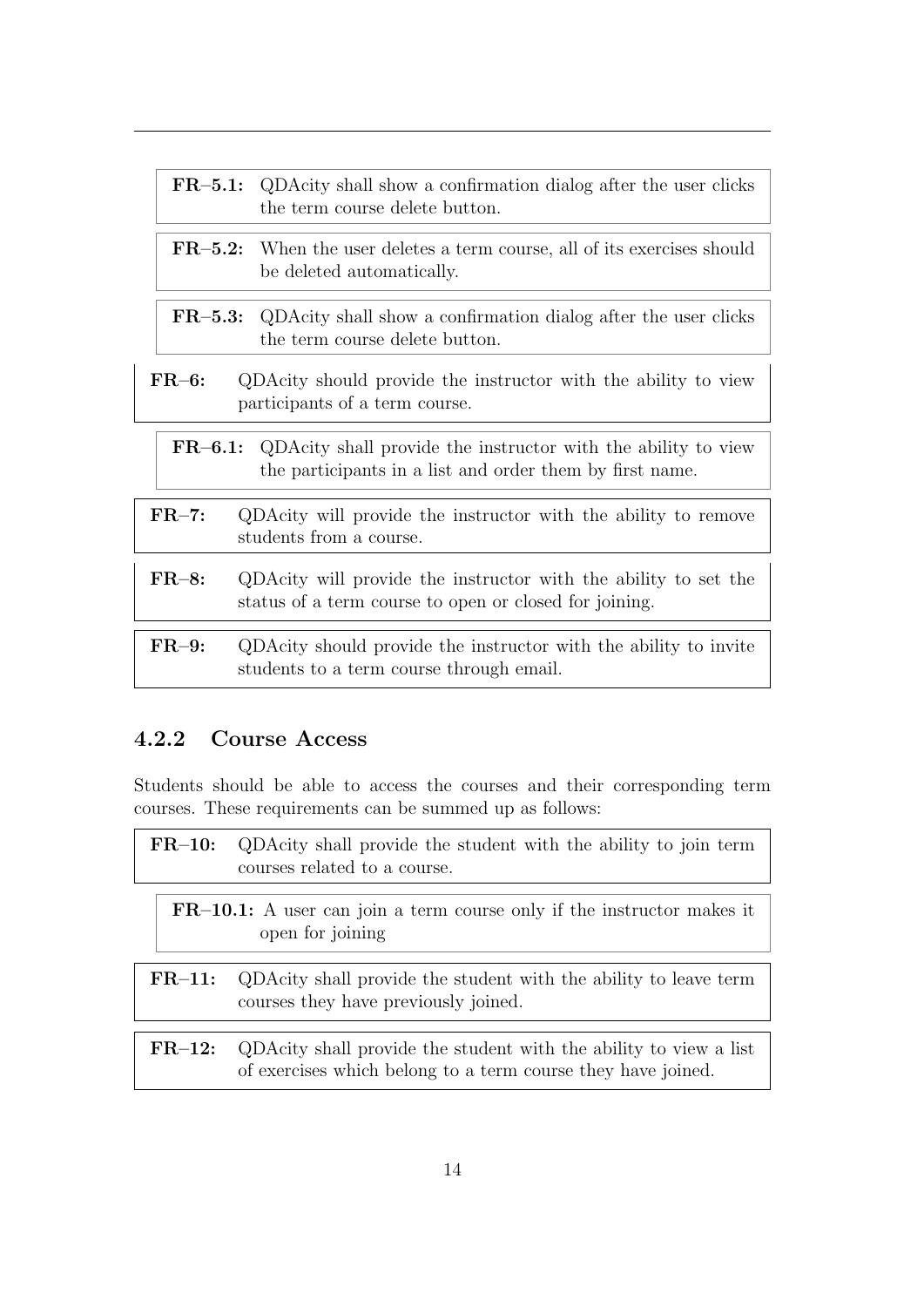| $\rm FR\text{--}13:$ | QDAcity shall provide the student with the ability to view the<br>deadline of an exercise.                                                               |
|----------------------|----------------------------------------------------------------------------------------------------------------------------------------------------------|
|                      |                                                                                                                                                          |
| $FR-14:$             | QDAcity shall provide the student with the ability to start work-<br>ing on an exercise which belongs to a term course they have pre-<br>viously joined. |

#### <span id="page-19-0"></span>4.2.3 Coding Editor

In order to review finished exercises, the option of running the Coding Editor in read-only mode is desired. Hence the requirement:

FR–15: The coding editor should provide the user with the ability to open an exercise in read-only mode after a deadline has passed, with the exception of the case when the exercise extends an exercise group.

#### <span id="page-19-1"></span>4.2.4 Exercise Management

An instructor should be able to manage exercises which belong to a term course. Including the exercise type, deadline and the project it is related to. These requirements can be summarized as follows:

| $\rm FR\text{--}16:$ | QDAcity shall provide the instructor with the ability to create<br>exercises which belong to a previously created term course.                                                                  |
|----------------------|-------------------------------------------------------------------------------------------------------------------------------------------------------------------------------------------------|
|                      |                                                                                                                                                                                                 |
|                      | <b>FR-16.1:</b> QDAcity shall provide the instructor with the ability to specify<br>an exercise deadline upon the creation of an exercise.                                                      |
|                      |                                                                                                                                                                                                 |
|                      | <b>FR-16.2:</b> QDAcity shall provide the instructor with the ability to specify<br>the type of the exercise upon its creation from three types:<br>Open Coding, Axial Coding, Codebook Coding. |
|                      |                                                                                                                                                                                                 |
|                      | <b>FR-16.3:</b> QDAcity shall provide the instructor with the ability to select<br>an evaluation method for this exercise.                                                                      |
|                      |                                                                                                                                                                                                 |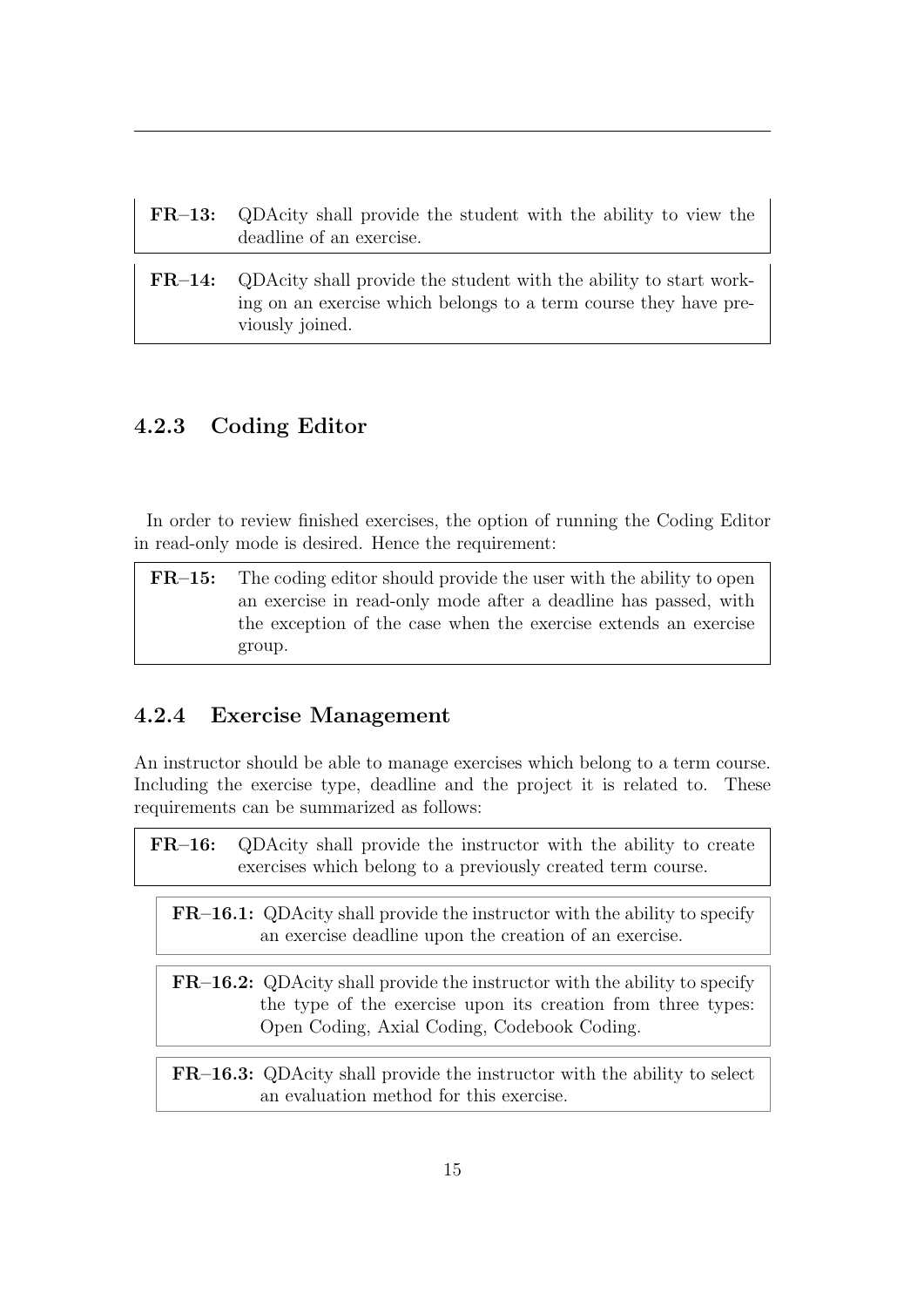- FR–16.4: Valid evaluation methods are "Intercoder Agreement", "Instructor Feedback", "Peer Feedback"
- FR–16.5: QDAcity shall provide the instructor with the ability to create exercises which are an extension of previous exercises, without affecting their accessibility.
- FR–16.6: QDAcity shall provide the instructor with the ability to specify an existing project and its revision upon the creation of an exercise, which the exercise will be based on, in order to use a specific revision's data (TextDocuments and CodeSystem).
	- FR–16.6.1: When an exercise is created based on existing data, and the exercise type is codebook coding, then the applied codings are removed from the text documents during the copy process.
- FR–17: QDAcity shall provide the instructor with the ability to delete exercises.

#### FR–17.1: When the user deletes an exercise, all of its related data should be deleted automatically. This includes the exercise projects and the text documents related to them.

FR–18: QDAcity shall provide the instructor with the ability to view the exercise projects of other students.

#### <span id="page-20-0"></span>4.2.5 Exercise Evaluation and Feedback

Upon the expiration of an exercise deadline, the instructor should be able to evaluate the performance of students without affecting their ability to still view their work. The requirements below address the situation:

FR–19: QDAcity shall provide the instructor with the ability to evaluate the coding of students according to the inter-coder agreement.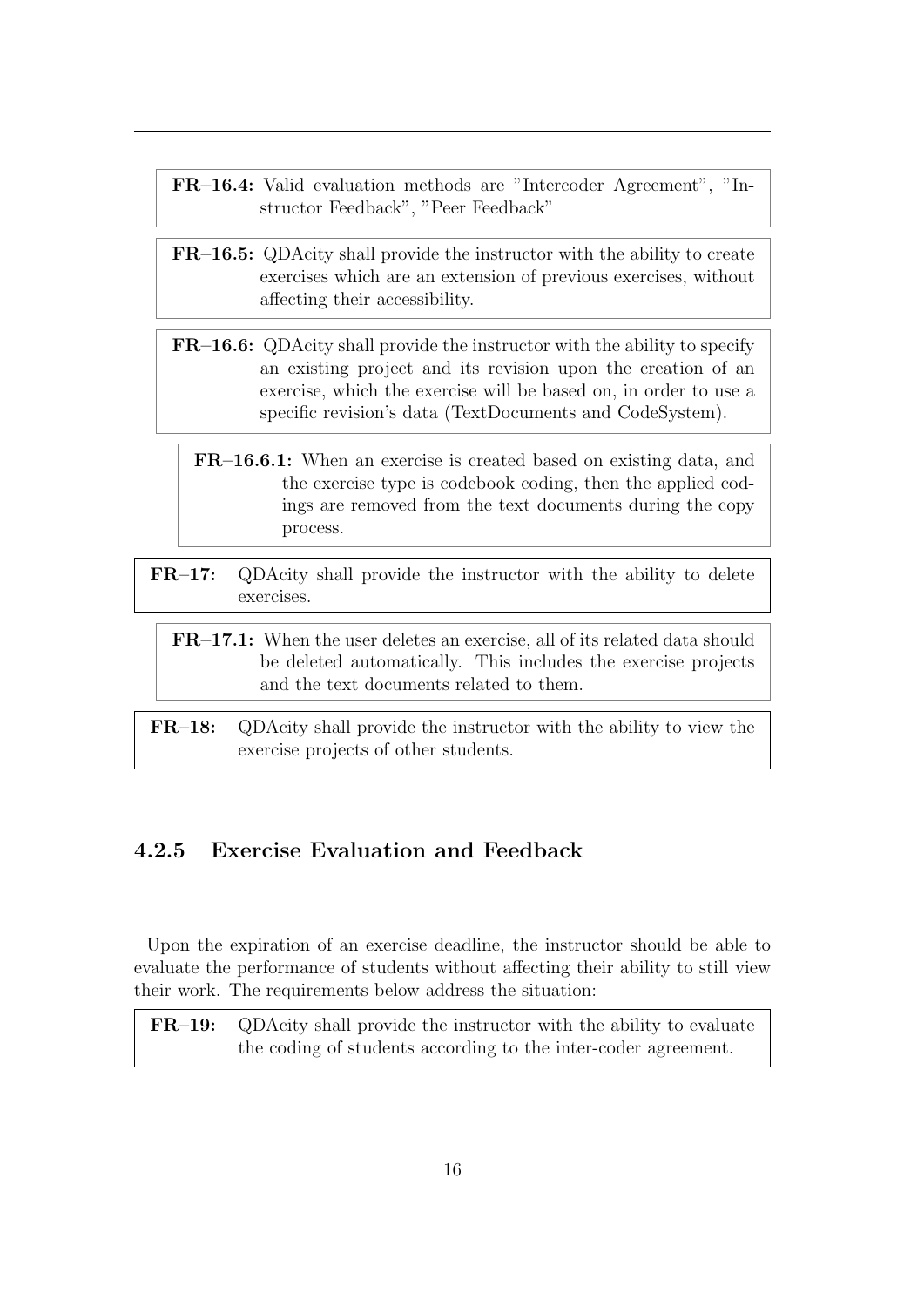| As soon as the deadline of an exercise has passed, QDAcity shall<br>collect all the data of student ExerciseProjects automatically with-<br>out a dedicated submission workflow.                |
|-------------------------------------------------------------------------------------------------------------------------------------------------------------------------------------------------|
| QDAcity shall provide the instructor with the ability to view the<br>progress of a student by opening their exercise projects with the<br>Coding Editor.                                        |
| QDAcity should provide the instructor with the ability to add<br>comments to the codes applied by a student as a method of in-<br>structor feedback.                                            |
| QDAcity should provide the student with the ability to view the<br>evaluation of their solution of an exercise.                                                                                 |
| <b>FR-23.1:</b> QDAcity should provide the student with the ability to view<br>the intercoder agreement evaluation results of an exercise, when<br>the exercise is of the type Codebook Coding. |
| FR-23.2: QDAcity should provide the student with the ability to view<br>the comments of the instructor on their codings, when the ex-<br>ercise is of the type Open Coding.                     |
| <b>FR-23.3:</b> QDAcity should provide the student with the ability to view<br>the comments of their peers on their codings, when the exercise<br>is of the type Axial Coding.                  |
| QDAcity should provide the student with the ability to add com-<br>ments and summary to the codes applied by other students as a<br>method of peer feedback.                                    |
| QDAcity should provide the instructor with the ability to set the<br>number of peers who will provide feedback to other students for<br>an exercise.                                            |
|                                                                                                                                                                                                 |

### <span id="page-21-0"></span>4.2.6 Authentication and Authorization

The current version of QDAcity includes authentication and authorization checks for all its endpoint methods. Therefore, it is important that any methods created as a part of this thesis do these checks as well. This can be summarized in the following requirements: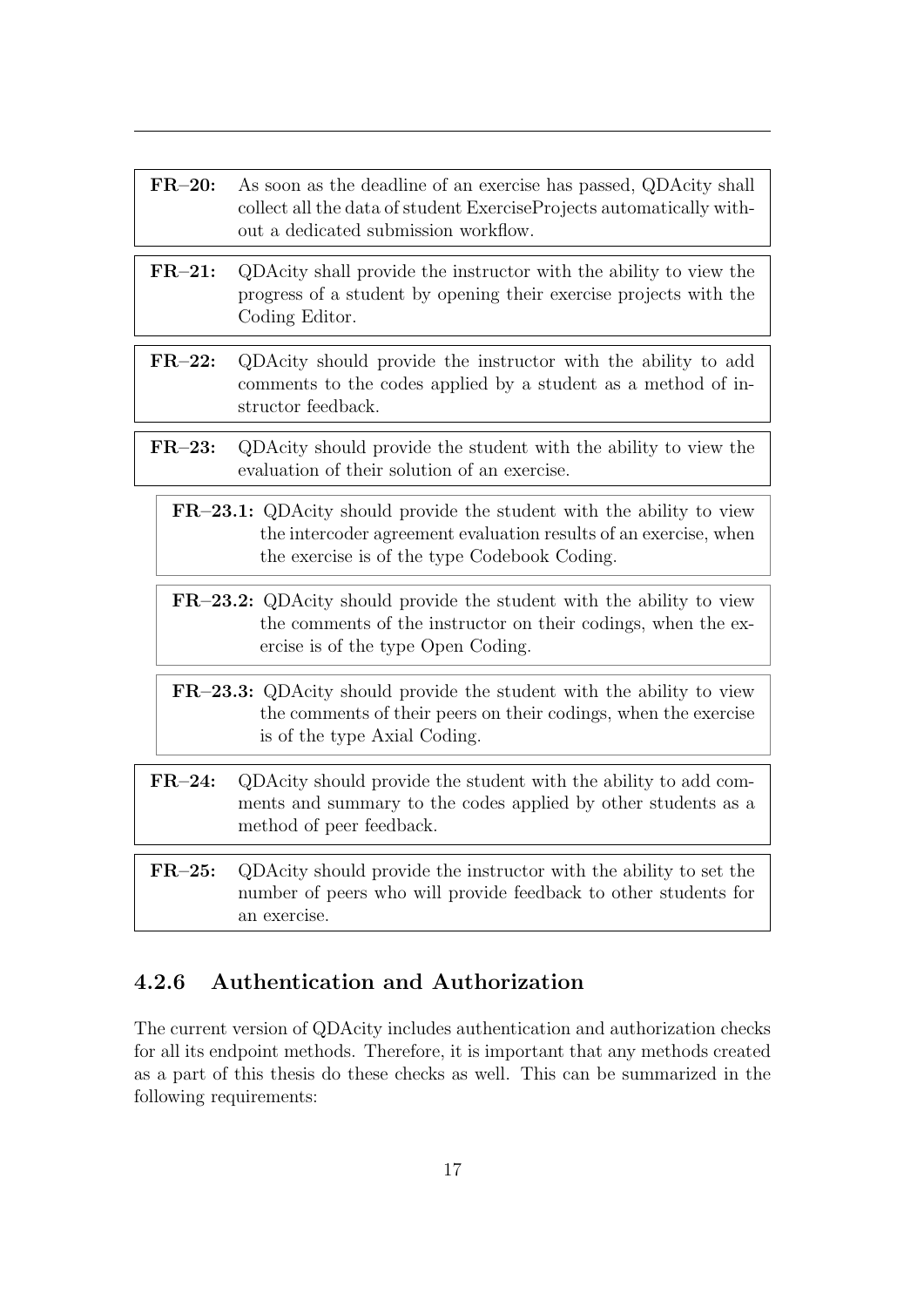| $FR-26:$ | QDAcity shall only allow authenticated instructors to make changes<br>to a course, term course or exercise which they are an owner of. |
|----------|----------------------------------------------------------------------------------------------------------------------------------------|
| $FR-27:$ | QDAcity shall only allow authenticated students to join term<br>courses.                                                               |
| $FR-28:$ | QDAcity shall only allow authenticated students to participate in<br>exercises of a term course they previously joined as a student.   |
|          |                                                                                                                                        |
| $FR=29:$ | Administrators shall have access to all API methods.                                                                                   |

### <span id="page-22-0"></span>4.3 Non-functional Requirements

The formulation of the non-functional requirements is based on the PropertyMASTeR template by Rupp [\(2014,](#page-45-7) pp. 234 sqq.) as shown in Figure [4.2.](#page-22-1) As in Figure [4.1,](#page-15-2) the parts in dashed boxes are optional and the italic words are required.

<span id="page-22-1"></span>

Figure 4.2: PropertyMASTeR template for non-functional requirements

The non-functional requirements of this thesis are contained in the following part:

• Quality Metrics: the code written during the thesis is measured against the characteristics mentioned by ISO-25010 (ISO/IEC, [2010\)](#page-45-8) to verify that the implementation fulfills reasonable quality metrics of software.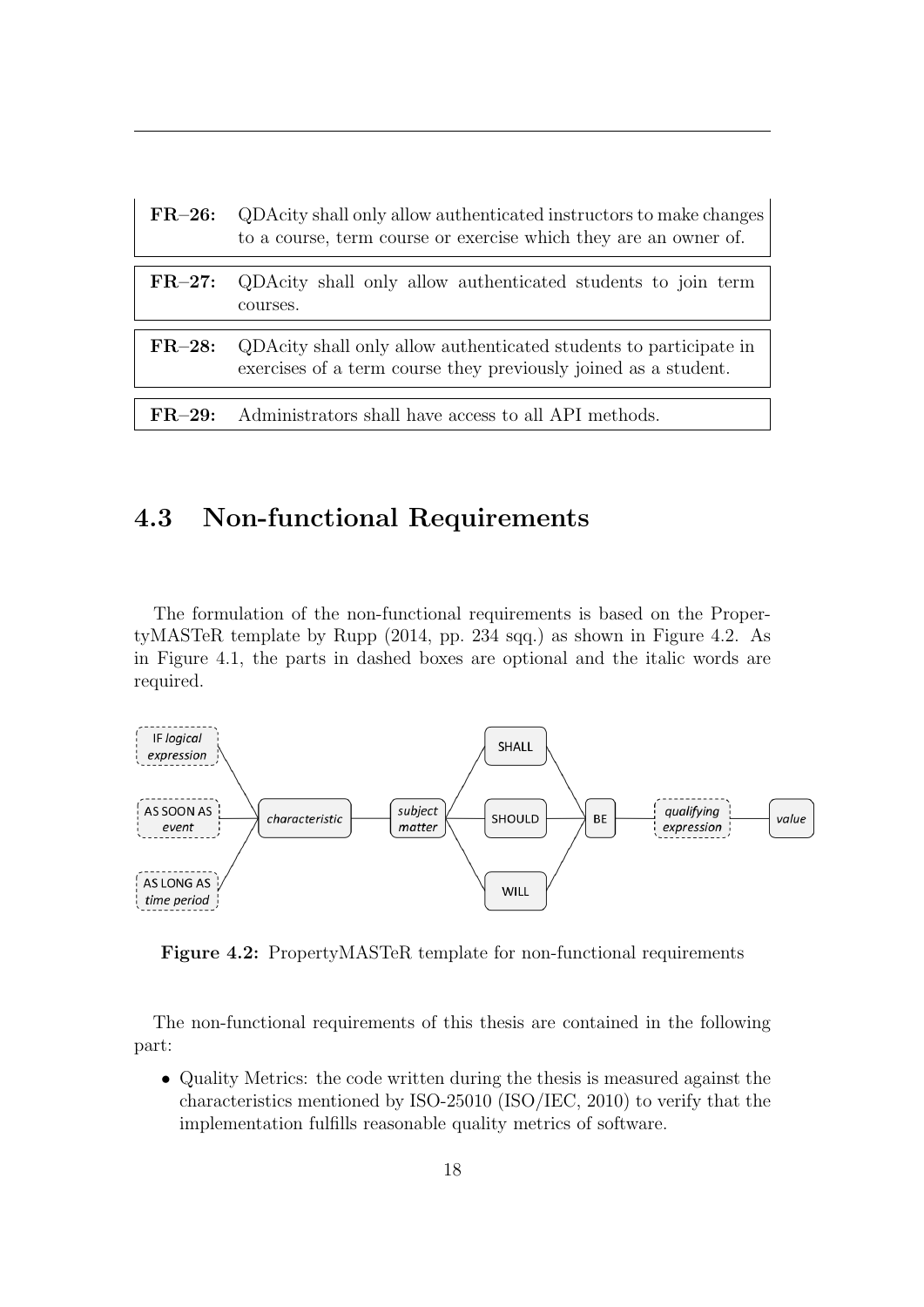<span id="page-23-0"></span>The section addresses the quality metrics and defines the requirements which are specific to QDAcity according to the characteristic which they affect.

#### 4.3.1 Quality Metrics

According to the standard ISO-25010, a high quality software should adhere to the following characteristics shown in figure [4.3](#page-23-1) below. These characteristics are divided into eight categories and their corresponding subcategories.

<span id="page-23-1"></span>

Figure 4.3: ISO-25010 Categories and their subcategories

These characteristics are described in the following sections.

#### 4.3.1.1 Functional Suitability

This characteristic implies that the newly implemented features during this thesis should be fully functional. Additionally, all stated and implied needs of the stakeholder should be met by these features.

#### 4.3.1.2 Reliability

This characteristic implies that QDAcity should be available to operate under normal conditions all the time. In case errors occur, it should be able to handle them and continue operating without interruption.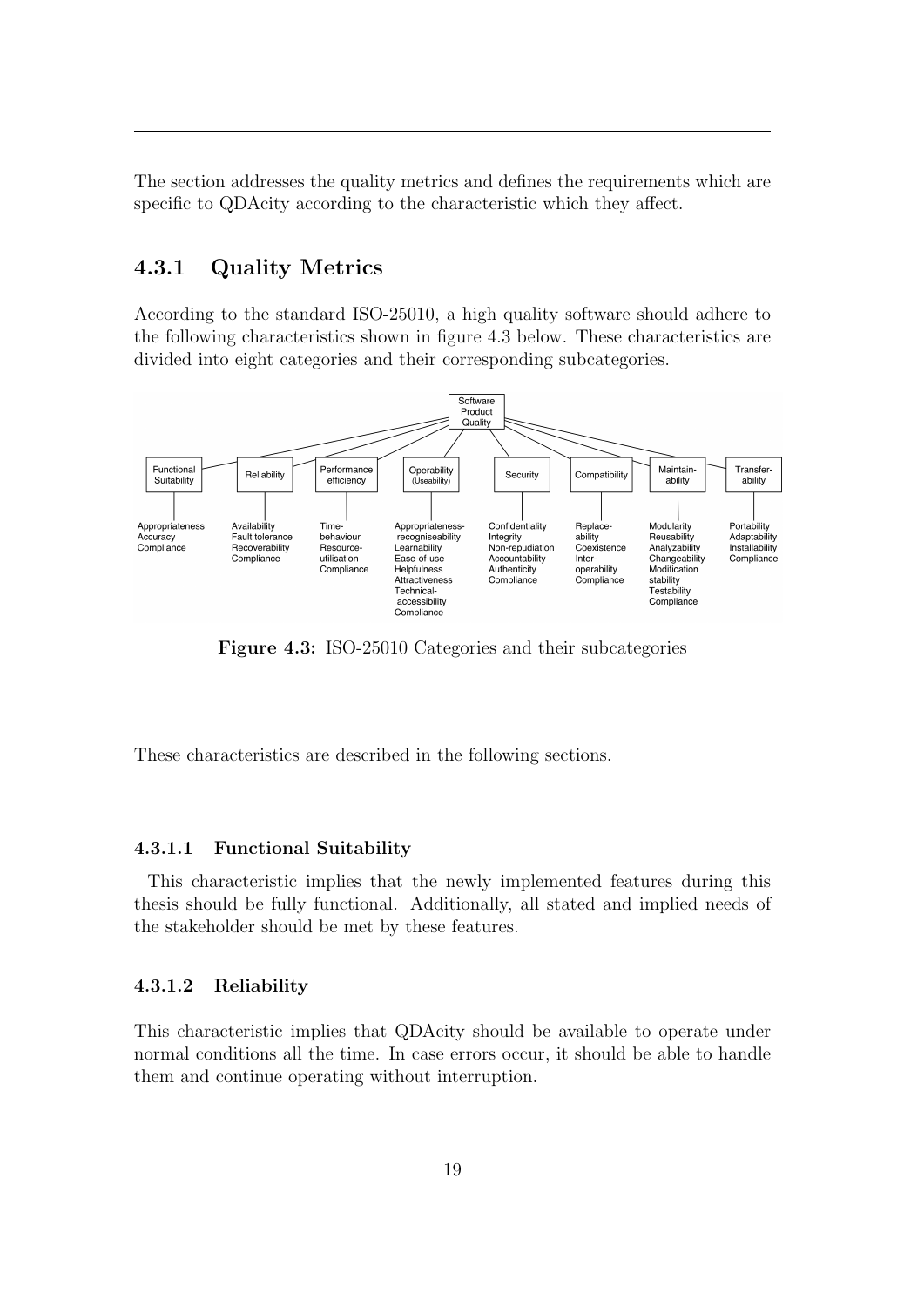#### 4.3.1.3 Performance Efficiency

This characteristic implies that the new features implemented by this thesis should maintain the same level of performance which is supported by the existing QDAcity web application.

#### <span id="page-24-0"></span>4.3.1.4 Usability

In the context of QDAcity, this characteristic is embedded in the intuitive user experience that the existing QDAcity offers. Therefore, the new frontend components and pages implemented in this thesis should continue to provide a similar quality and ease of user experience. In order to fulfill this quality metric, the following requirements have been specified:

| <b>NFR-1:</b> All strings in the elements of QDAcity web application shall be<br>defined using the existing localization framework.     |
|-----------------------------------------------------------------------------------------------------------------------------------------|
| <b>NFR-2:</b> All strings in the elements of QDAcity web application shall be<br>translated into the german language.                   |
| <b>NFR-3:</b> All user interface elements of QDAcity web application shall use<br>theme colors which are defined in the front end code. |
| NFR-4: For any common components (e.g buttons, panels, lists) the ex-<br>isting styled components should be used.                       |

#### 4.3.1.5 Security

In the context of QDAcity, this characteristic implies that only authorized users are allowed to read or modify the datastore.

#### 4.3.1.6 Compatibility

<span id="page-24-1"></span>In the context of this thesis, this characteristic is concerned with the ability to make the new features compatible with the existing QDAcity architecture and build environment.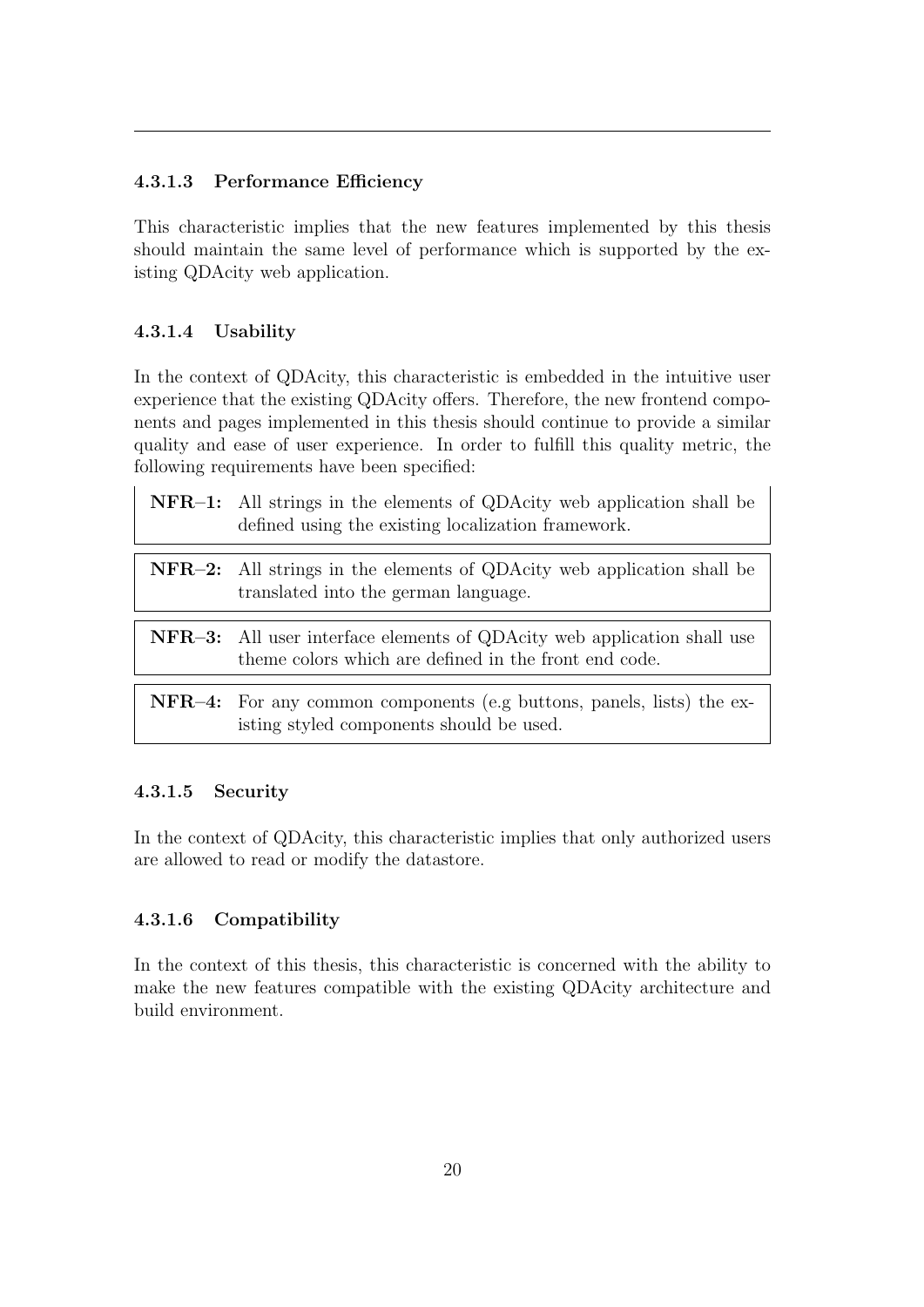#### 4.3.1.7 Maintainability

This characteristic addresses the extensibility and future maintainability of the modules and classes which are created during the implementation phase of this thesis. It can be verified by making sure that the classes are modular and loosely coupled. This can be ensured by writing unit tests to cover the newly implemented functionality, specifically:

- NFR–5: All API methods in the new endpoint classes shall be covered with unit tests.
	- NFR–5.1: The unit testing target coverage for new classes should be 90% or more.
- NFR–6: An acceptance test should test the added features in every build pipeline.

In addition to unit tests, any new classes should be extensible and new features should reuse existing code whenever possible. One important instance of this is the extension of the intercoder agreement evaluation algorithm. This can be described by the following requirement:

NFR–7: The code used for evaluating the intercoder agreement should be shared between the exercises and the existing validation of a project used for investigator triangulation.

#### 4.3.1.8 Transferability (Portability)

In the context of QDAcity, this characteristic addresses the web application's ability to run on different browsers running different operating systems while maintaining the same user experience. Any new features or components should adhere to these quality measures.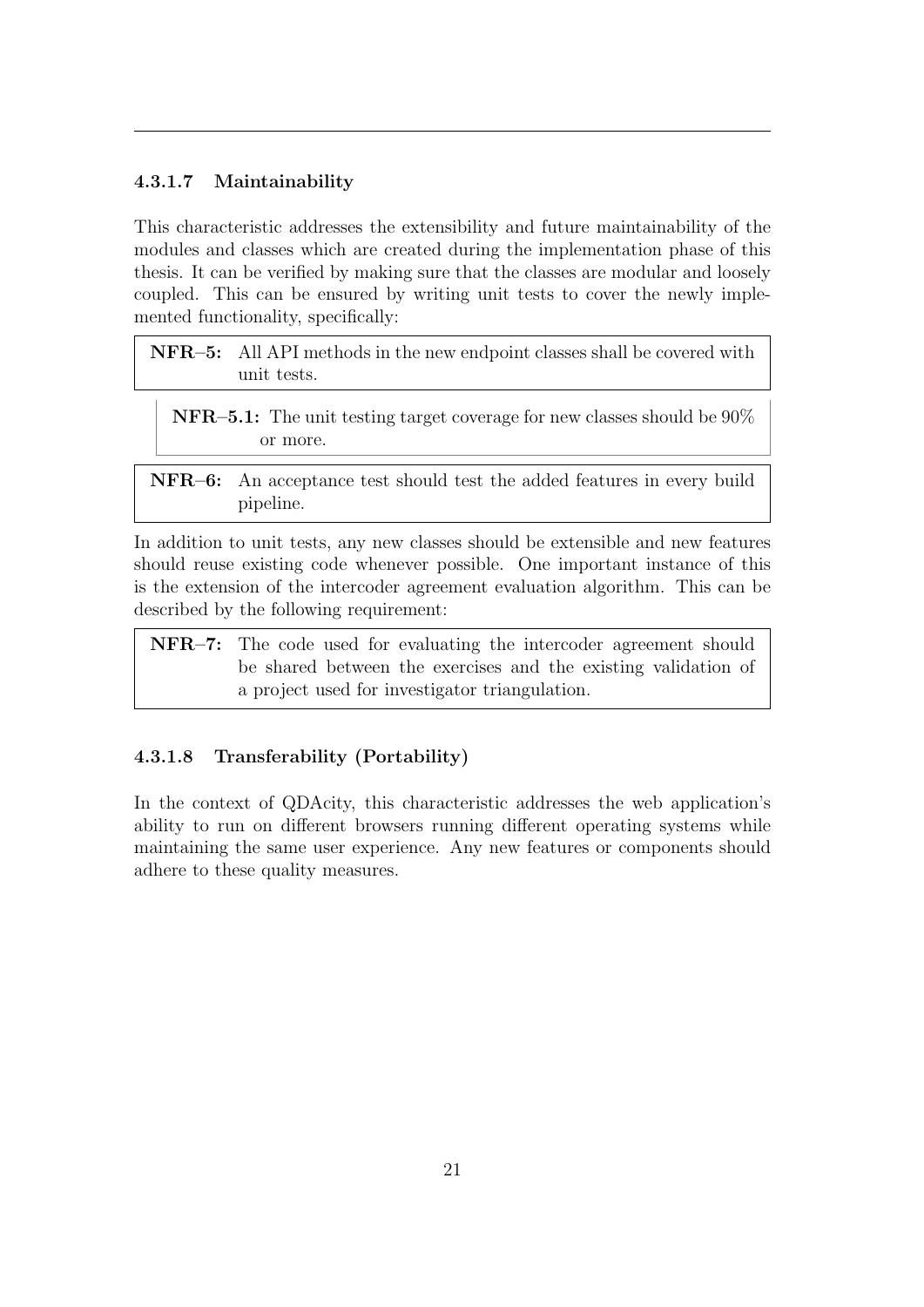## <span id="page-26-0"></span>5 Implementation

This chapter describes the implementation details which were embedded in the code base of QDACity in order to fulfill the requirements of the thesis. It is divided into the following parts:

- Section [5.1](#page-26-1) (Courses and Term Courses) describes the data model of the new entities Course and Term Course. These entities are required to fulfill all use cases of the demo script.
- Section [5.2](#page-27-0) (Exercises) describes the implementation details of features related to the exercise and the entities which are affected by it.
- Section [5.3](#page-28-0) (Exercise Data Collection) discusses the implementation details which are embedded in collecting the data of an exercise after its deadline has passed. Specifically by creating the snapshots of the progress of students for exercises, namely their ExerciseProjects and other entities related to it.
- Section [5.4](#page-29-0) (Evaluation Algorithm) discusses the implementation of extending the evaluation algorithm which is based on the intercoder agreement, in order to work for the new exercises while reusing as much existing code as possible.
- Section [5.5](#page-32-0) (Exercise Groups) discusses the implementation of the new entity ExerciseGroup, whose purpose is to support extending existing exercises (mentioned in requirement FR-16.5).
- Section [5.6](#page-32-1) (QDACity Frontend and React Components) discusses the implementation details which are related to the front end of QDACity and the components which were introduced in order to fulfill the requirements.

## <span id="page-26-1"></span>5.1 Courses and Term Courses

The new entities Course and TermCourse were introduced to the existing data model of QDAcity. Each Course can have multiple TermCourses which belong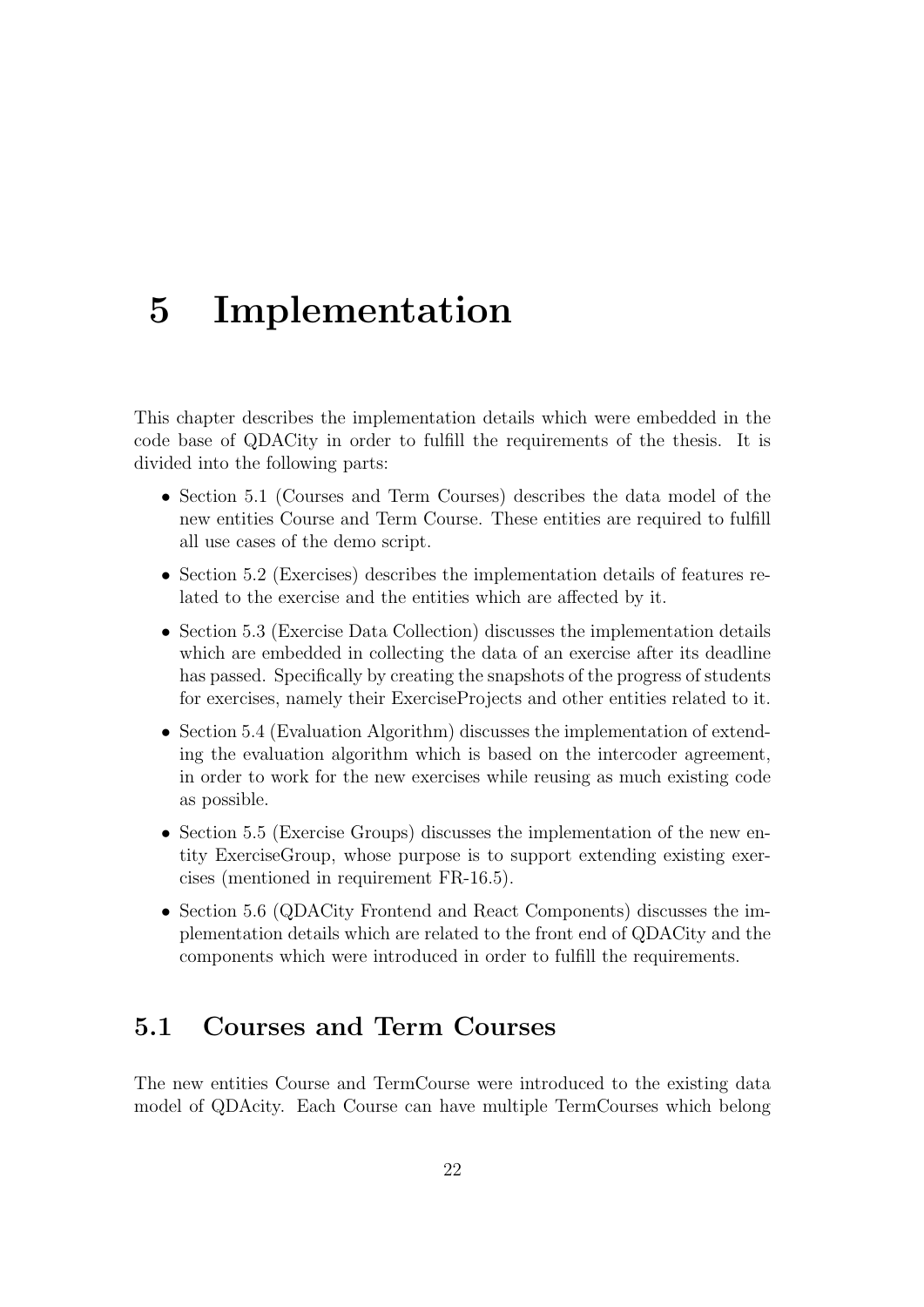to it. This relationship is actualized in the data model by adding the property courseID to every TermCourse. Term Courses and Exercises share a similar relationship. When the instructor creates a new exercise, the exercise will belong to a specific term course. This relationship is shown in the UML class diagram in figure [5.1.](#page-27-1)

<span id="page-27-1"></span>

Figure 5.1: The relationship between Course, TermCourse and Exercise

The property isOpen of the TermCourse entity can be utilized to give the instructor control over the accessibility of the term course by students. The property participants is an array which contains the ids of students who have joined the term course (and consequently the course). The api method listTermCourseParticipants in CourseEndpoint is queried from the frontend in order for the instructor to view the list of participants of a term course.

### <span id="page-27-0"></span>5.2 Exercises

Multiple exercises can belong to the same term course. This relation is made by keeping the property termCourseID for the exercise entity, as shown in figure [5.1](#page-27-1) previously. When the instructor creates a new exercise, they can specify an existing project revision from which the exercise data is cloned. This implementation fulfills the use case Codebook Coding in the demo script, which states that exercises can be based on existing project documents and code systems.

Once a student joins a term course, they will be able to view a list of exercises which belong to it. Upon joining the exercise, an entity called ExerciseProject is created for the student, which they can work on by coding the text documents. Since the students work on an ExerciseProject for each Exercise, there is a similar relationship between ExerciseProject, ValidationProject and the ProjectRevision which the exercise is created from. Therefore, ExerciseProject was created as a subclass of ProjectRevision.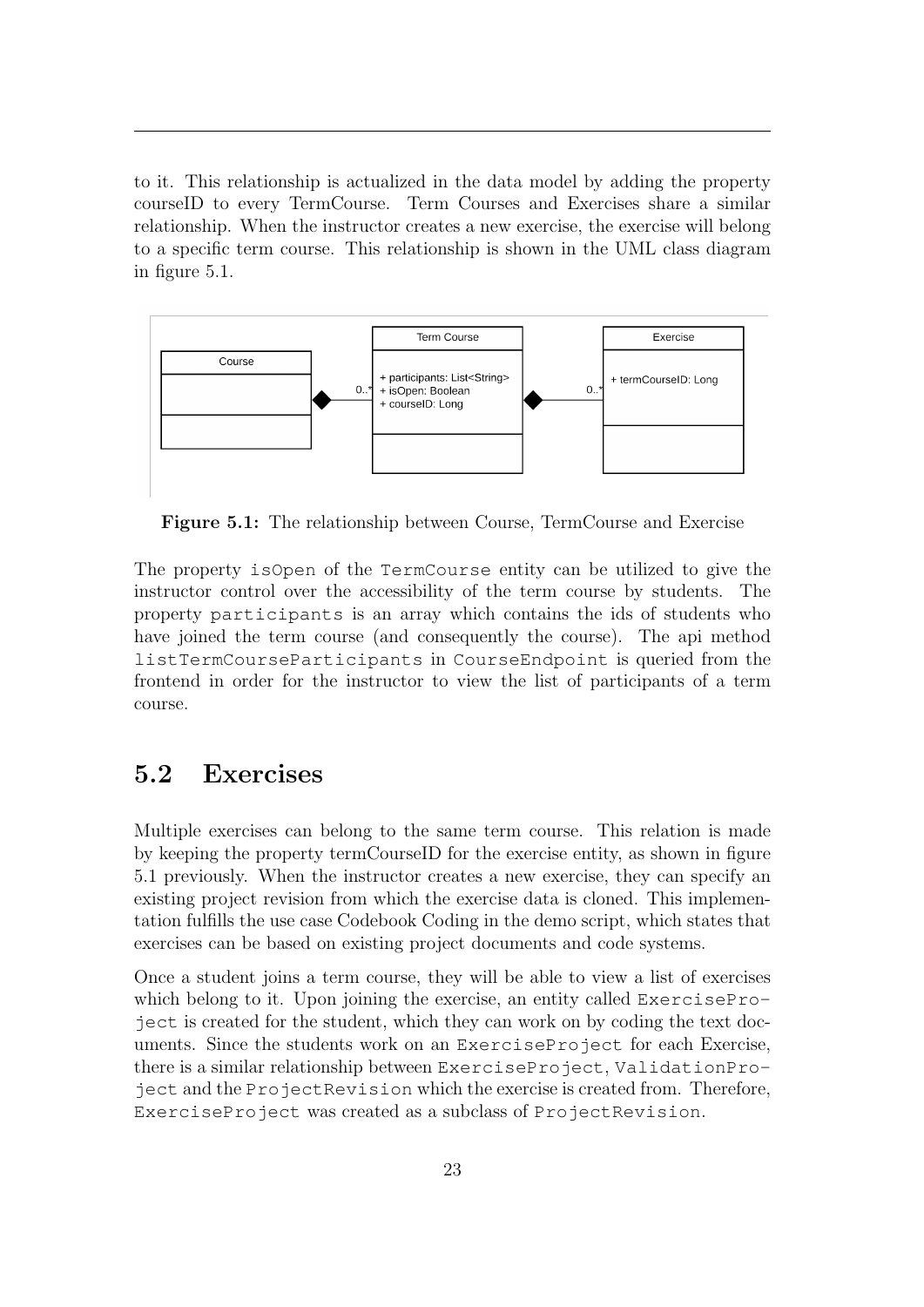The entity ExerciseProject is created once per student per exercise. An ExerciseProject is created when the student clicks the editor button for the first time for an exercise in the term course page. After that, the already existing ExerciseProject is opened in the Coding Editor. This behavior is shown in the sequence diagram in figure [5.2.](#page-28-1)

<span id="page-28-1"></span>

Figure 5.2: Exercise Coding Editor button sequence diagram

## <span id="page-28-0"></span>5.3 Exercise Data Collection

As mentioned in requirement FR-20, QDAcity should create snapshots of the work of students upon the expiration of the exercise deadline specified by the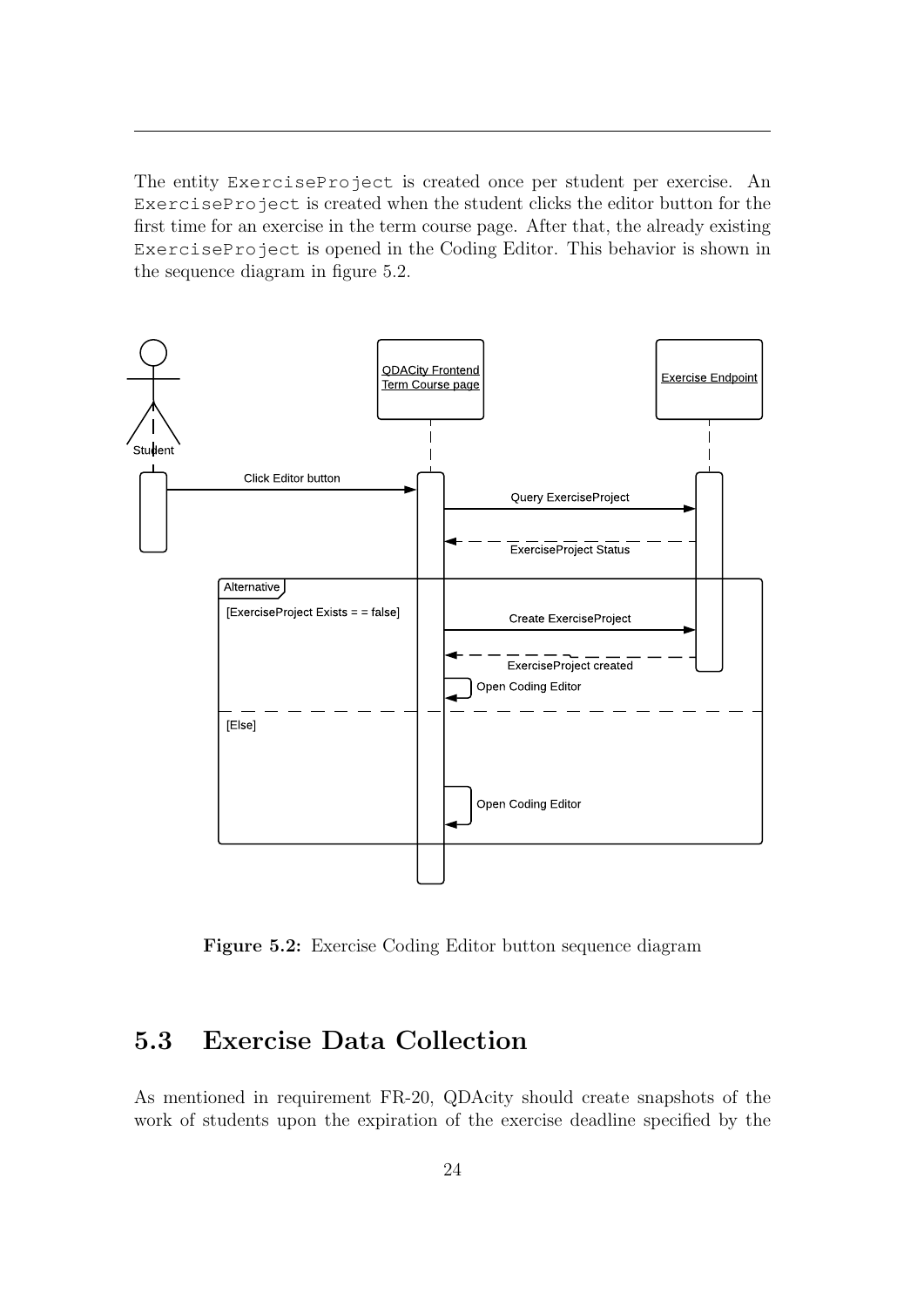instructor. In order to fulfill this requirement, a cronjob was designed to check for exercises whose deadline has passed. Once an exercise deadline expires, the servlet triggered by the cronjob does the following:

- Creates clones of the entities ExerciseProject and TextDocument: all exercise projects which belong to that exercise are cloned. Additionally, all text documents which belong to the cloned exercise projects are cloned with their codings.
- The cloned entities are flagged in the datastore by attributes intended for the purpose of identifying clones, which the instructor can later use for evaluation.
- The exercise is flagged in the datastore by the attribute snapshotsAlreadyCreated so that its ExerciseProjects and TextDocument are not cloned again when the cronjob runs in the next cycle.

Afterwards, these cloned entities can be used by the evaluation algorithm, while maintaining the ability of the students to access the exercises to review their work. This flow is shown in the sequence diagram in figure [5.3](#page-29-1) below.

<span id="page-29-1"></span>

<span id="page-29-0"></span>Figure 5.3: Sequence diagram of exercise data cloning cronjob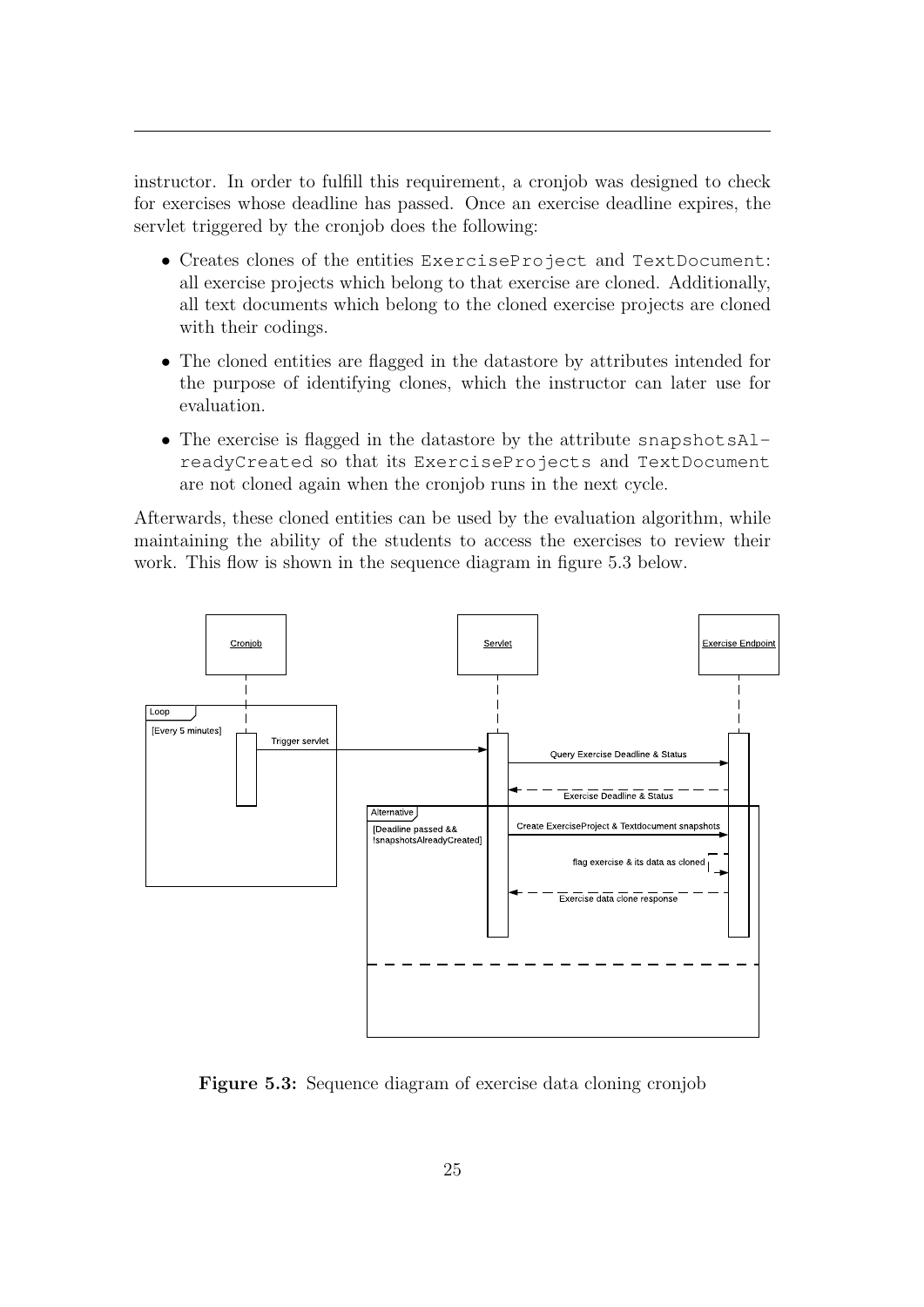## 5.4 Evaluation Algorithm

The evaluation algorithm which was previously implemented in QDAcity in the class DeferredEvaluation supports the evaluation of validation projects which are subclassed from project revisions. This is done through a task that is performed asynchronously through the task queue. The evaluation of exercises of the type Codebook Coding shares a lot in common with evaluating validation projects. In that sense, the evaluation of a group of ValidationProject against the researcher's coding of a ProjectRevision, which is done to establish investigator triangulation, is very similar to that of a group of Exercise-Project. Specifically:

- Both ExerciseProject and ValidationProject are subclassed from the parent class ProjectRevision as described previously.
- The resulting artifacts of the evaluation in both cases are either of the same type, as in the case of AgreementMap and DocumentResult or have to implement the same interface, in the way that the result of evaluating the exercise projects will implement the same interfaces which Validation-Report and ValidationResult are currently implementing.
- The evaluation methods f-measure, krippendorffs-alpha,fleiss-kappa can be applied to both evaluations equally.
- Cloning TextDocuments related to ValidationProject and ExerciseProject works similarly. With the exception of some details which can be handled by parameterizing some api methods in TextDocumentEndpoint.

Based on these commonalities between the two classes, we conclude that the most efficient way to implement the evaluation algorithm for exercises is to create a common parent class DeferredEvaluation and create two child classes which implement the same interface. The parent class includes any methods which are common. It also includes the definition of abstract methods which shall be implemented differently in each of the subclasses DeferredEvaluationExerciseReport and DeferredEvaluationValidationReport.

This also requires refactoring the resulting classes ValidationReport and ValidationResult. Specifically by creating the common abstract classes Report and Result, and subclassing them into ValidationReport, ExerciseReport and ValidationResult, ExerciseResult respectively.

After this refactoring, the concrete classes DeferredEvaluationExerciseReport and DeferredEvaluationValidationReport can be constructed from the abstract parent class DeferredEvaluation and initialized as needed.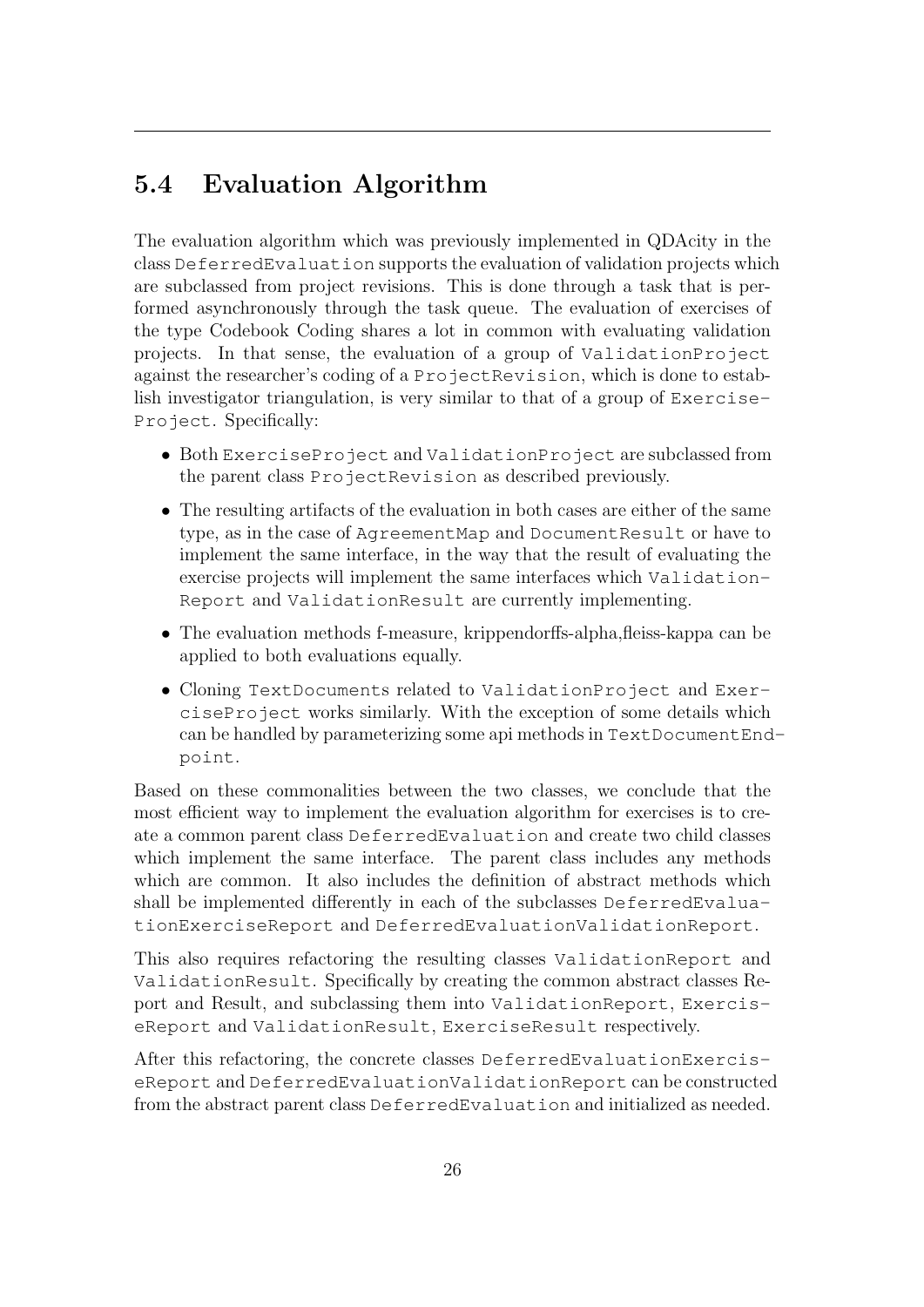The new resulting structure of this refactoring is shown in the UML class diagram in figure [5.4.](#page-31-0)

<span id="page-31-0"></span>

Figure 5.4: DeferredEvaluation abstract class and its subclasses

Figure [5.4](#page-31-0) shows the class DeferredEvaluation. The two abstract methods initProjects() and initReport() are implemented in the child classes. The method initProjects() is responsible for fetching the projects which are to be evaluated, namely ExerciseProject or ValidationProject. While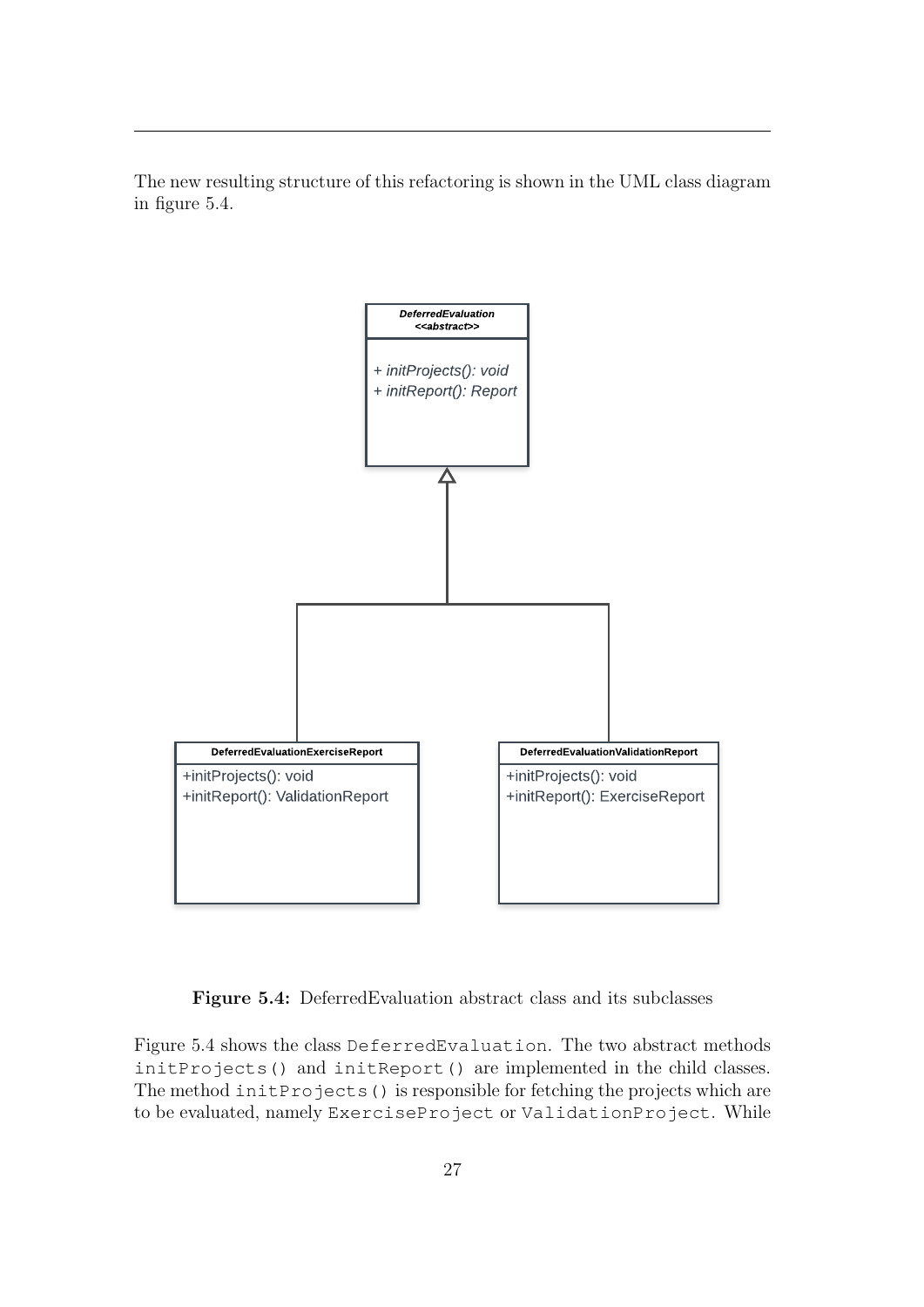the method initReport() is responsible for initializing the evaluation reports which will include the results of the evaluation, namely ExerciseReport and ValidationReport.

In a similar fashion, the abstract classes Result and Report are the parents of ValidationResult, ExerciseResult and ValidationReport, ExerciseResult respectively. This refactoring allows for the previously developed evaluation methods to be used to evaluate exercises. It also allows them to be extended to support other exercise types.

In addition to refactoring the evaluation algorithm, the new parameter Project-Type has been introduced to some api methods in the class TextDocumentEndpoint. This parameter provides the possibility to use the existing api methods on new entities, such as cloning the data of exercises whose deadline has passed and using existing project data for new exercises.

### <span id="page-32-0"></span>5.5 Exercise Groups

In order to fulfill the requirement FR-16.5, the entity ExerciseGroup was introduced. This entity contains a list of exercise ids, which construct the exercise group.

When the instructor wants to create an exercise which extends an existing exercise, they can choose this option by checking a box from the exercise creation dialog. If the box is checked, a list of exercises and exercise groups which belong to the selected project revision is shown. The dialog allows for the following use cases:

- Extending an existing exercise: choosing an exercise from the list will create a new exercise group and add the old and new exercise to it.
- <span id="page-32-1"></span>• Adding the exercise to an existing group: choosing an existing exercise group will add the new exercise to it.

## 5.6 QDAcity Front End and React Components

<span id="page-32-2"></span>This part describes the implementation details related to the frontend of QDAcity. Namely, the web interface of QDAcity.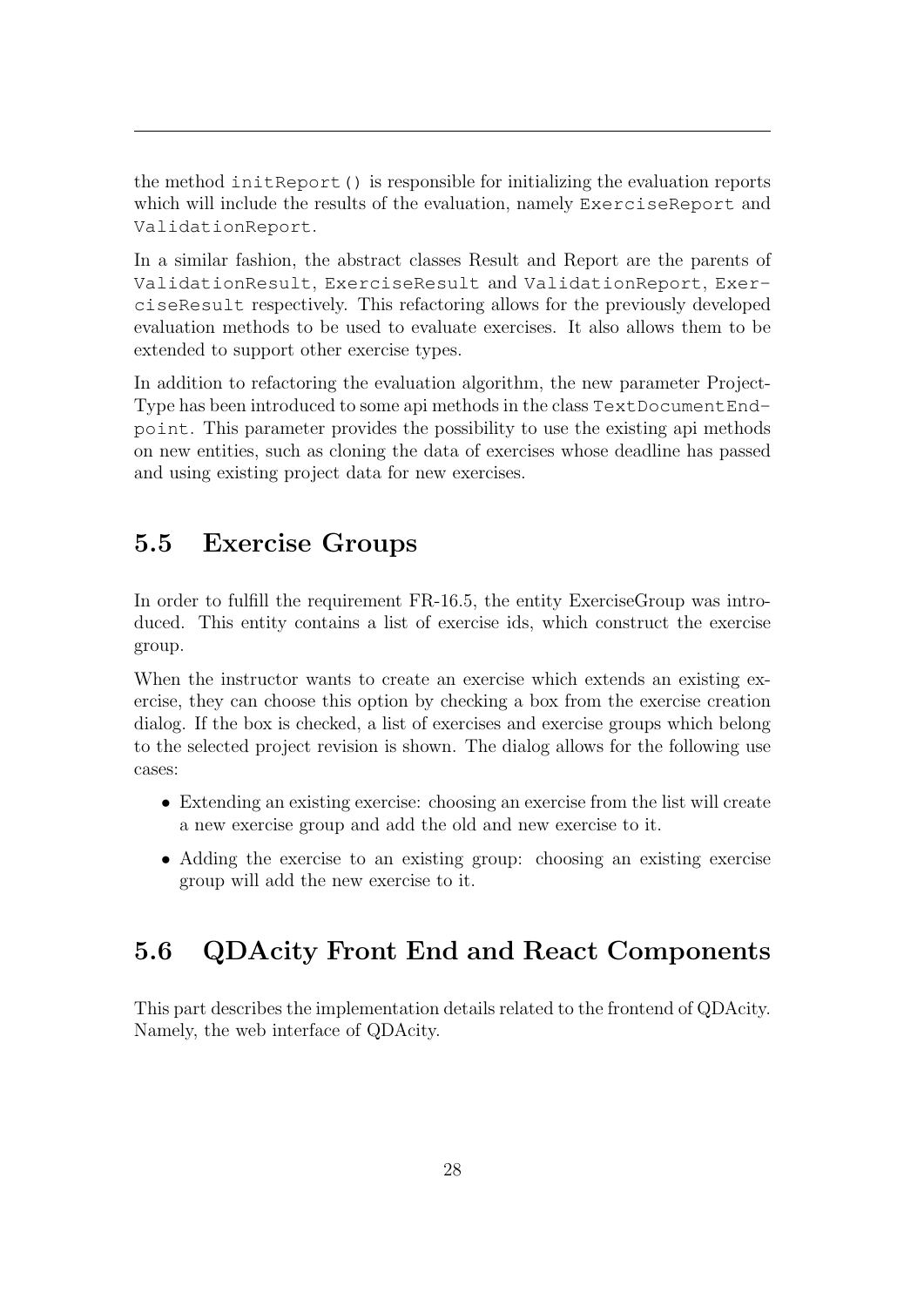#### 5.6.1 Term Course Page

The demo script mentions that there should be two views for the term course page:

- Participant View: this is the view which enables students to join or leave an exercise. It also includes the exercises which the student can start working on.
- Instructor View: this is the view which enables instructors to create exercises and view information related to student projects.

In the implementation of these requirements, the first idea was to create one web page and show one of these views depending on whether the user is a student or an instructor. However, due to major differences in the functionality and implementation of this webpage, the decision was made to create two separate pages to provide the required functionality.

#### <span id="page-33-0"></span>5.6.2 VexModal Dialog Box

The user interface elements of QDAcity's frontend were based on the existing architecture. Since React framework allows for the extension of existing components, most new components were based on existing ones.

All new dialogs were based on the existing VexModal component. Which is a component that can be extended to support other components. For instance, the creation of a new exercise is done by interacting with a VexModal which includes components which allow setting the following parameters:

- Parent project.
- Project Revision: this, along with the previous dropdown list enable the instructor to select the project revision whose data will be cloned.
- Exercise Type: this parameter sets the type of exercise from the three available types "Codebook Coding", "Open Coding" and "Axial Coding".
- Extends existing exercise: this checkbox can be checked to make the exercise an extension of an existing exercise or exercise group.
- Exercise Deadline: the deadline after which all exercise data will be cloned. Any changes made by students to their projects after this date are not taken into account for evaluation.
- Exercise name: this name will appear in the exercise list viewed by students.

This VexModal dialog is shown in figure [5.5.](#page-34-0)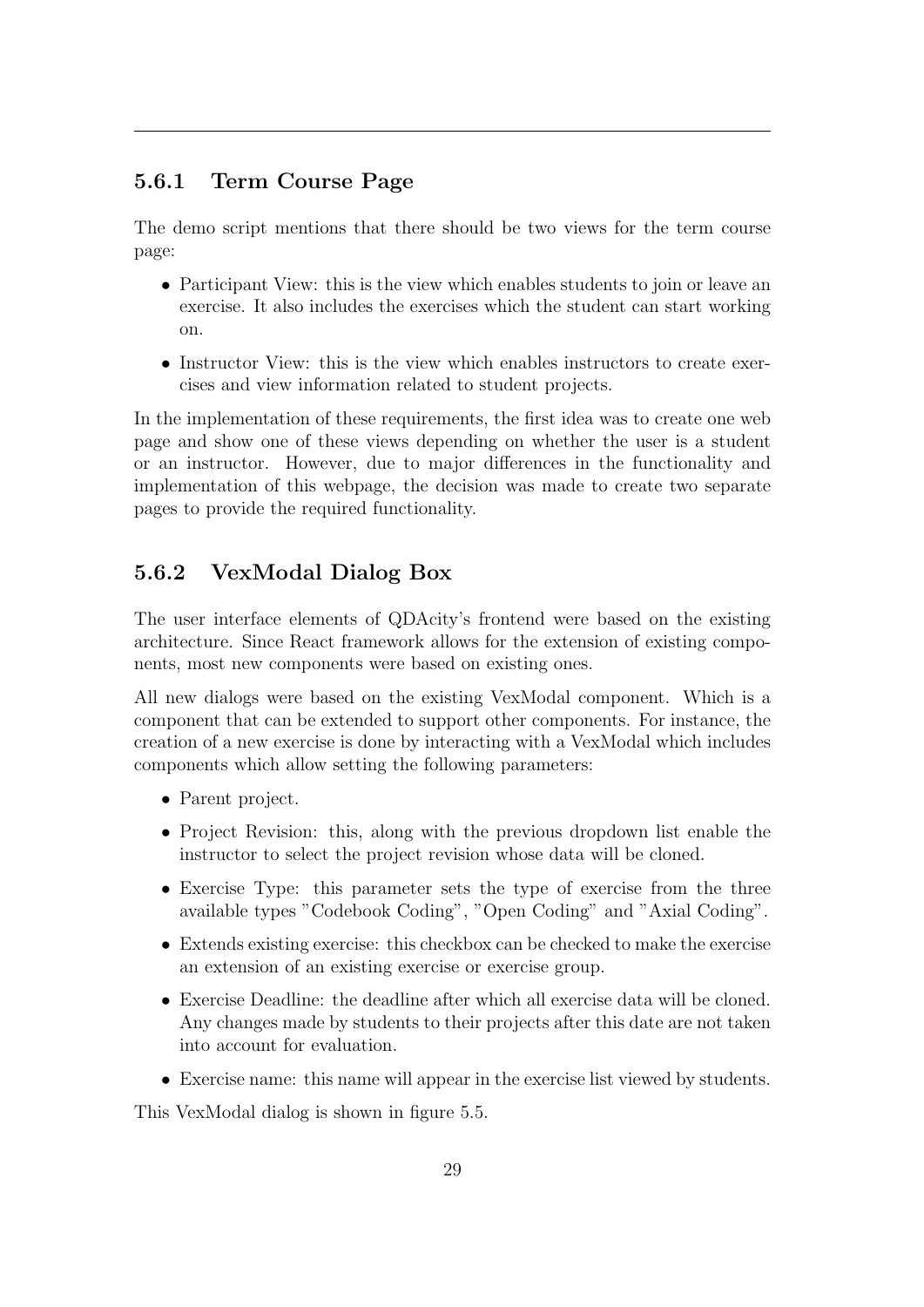<span id="page-34-0"></span>

| Select a project: Project 1 $\sim$<br>Select a revision: $0 \rightarrow$ |  |
|--------------------------------------------------------------------------|--|
| Exercise Type: Codebook Coding ♦                                         |  |
| □ Extends existing exercise                                              |  |
| Deadline:                                                                |  |
| 31.05.2018                                                               |  |
| <b>Exercise Name:</b>                                                    |  |
| Exercise 1                                                               |  |

Figure 5.5: Exercise creation dialog box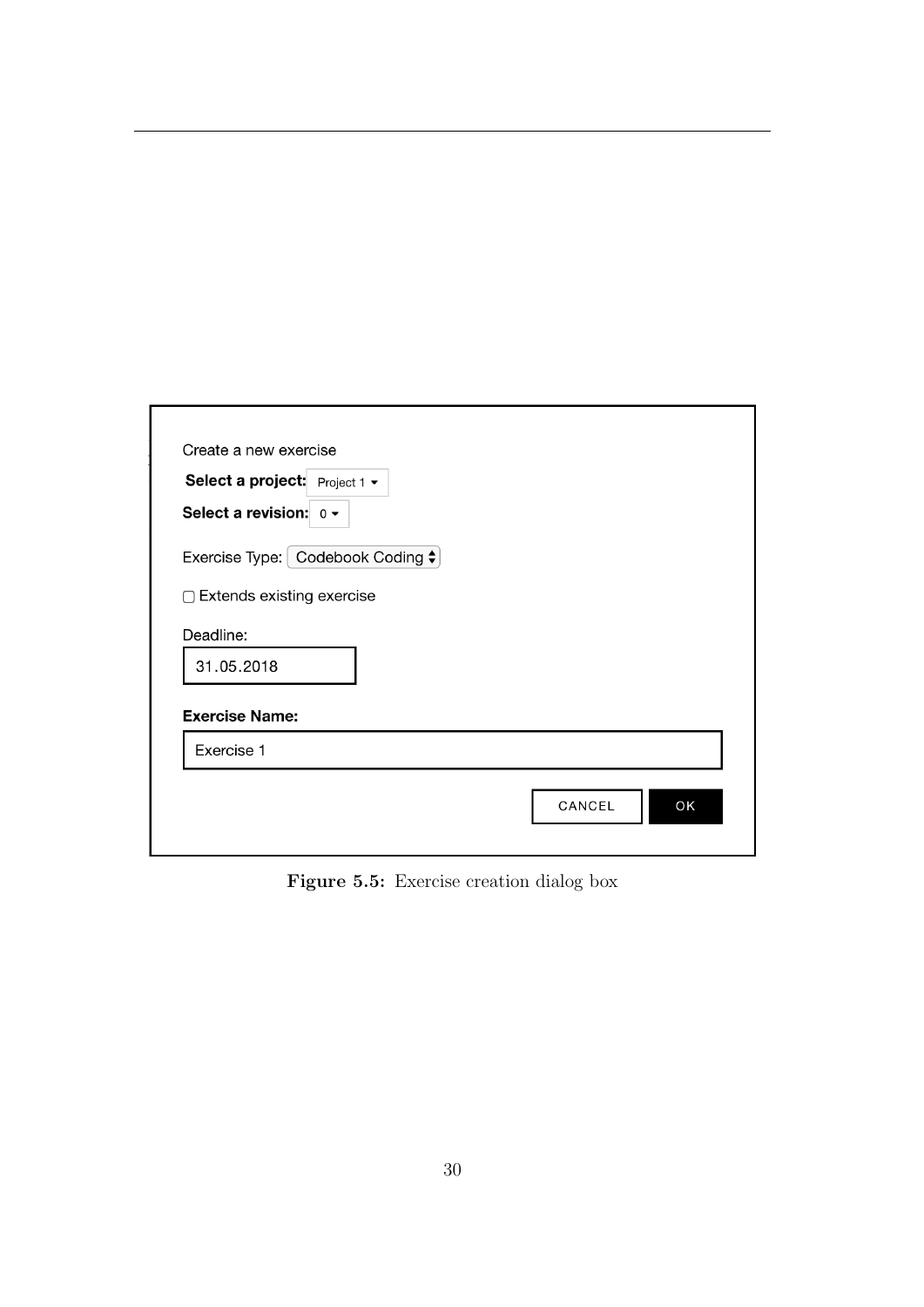## <span id="page-35-0"></span>6 Evaluation

This chapter reviews the requirements mentioned in chapter [4](#page-14-0) and provides an assessment of their fulfilment. It is divided into three parts: functional, nonfunctional requirements and an evaluation of the requirements with regards to the demo script use cases.

### <span id="page-35-1"></span>6.1 Functional Requirements

#### <span id="page-35-2"></span>6.1.1 Course Management

The requirements related to course management FR-1 to FR-6 and FR-9 have been successfully accomplished. The instructor can now create, remove and search for courses from the personal dashboard of QDAcity. They can create and remove term courses in the course dashboard page. In addition to the ability to create a term course upon the creation of a course in the course creation dialog.

The instructor can invite students to a term course and view a list of term course participants in the term course configuration page.

<span id="page-35-3"></span>Requirements FR-7 and FR-8 have been partially accomplished. The api methods for these two requirements are written and covered by unit tests, but some minor additions are required in the frontend to fulfill these requirements completely. The requirement FR-7 can be accomplished by adding a delete button next to the list item in the participants list. The requirement FR-8 can be accomplished by adding a switch to the same page to set the status of the term course. However, these requirements are not prerequisites to any of the other requirements and they are not required for QDAcity to work as specified by the demo script.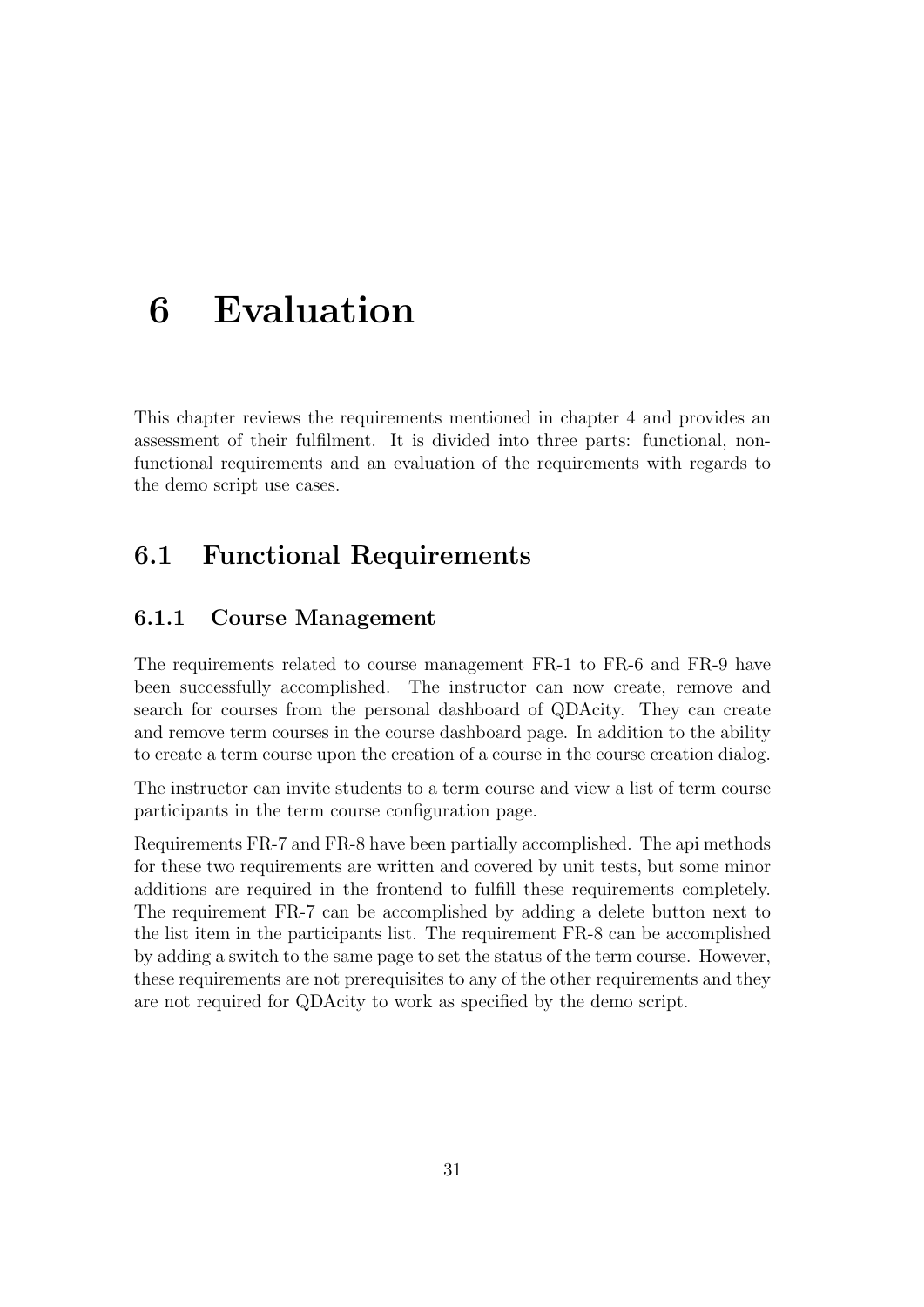#### 6.1.2 Course Access

The requirements related to course access FR-10 to FR-14 have been successfully accomplished. Students can join and leave term courses by accessing the term course page and clicking the join/leave button. The term course page shows a list of exercises and their corresponding deadlines. The student can start working on an exercise by clicking the editor button as described in section [5.2](#page-27-0) of this thesis. Afterwards, the student will be directed to the Coding Editor for that exercise.

#### <span id="page-36-0"></span>6.1.3 Coding Editor

The requirement FR-15 has been accomplished successfully. The Coding Editor has a property readOnlyMode which can be set to true to open the editor in read only mode. However, since there is no use case for this requirement at this point, there is no call for the editor in read only in the current QDAcity frontend. But it can be utilitzed whenever this feature is needed.

#### <span id="page-36-1"></span>6.1.4 Exercise Management

All requirements related to exercise management have been successfully accomplished. The following is a summary:

- FR-16 and its subrequirements: the instructor can create exercises from the term course configuration page. All the details mentioned in the subrequirement can be set from the exercise creation dialog shown in figure [5.5.](#page-34-0)
- The endpoint removes the applied codings during the copy process as FR 16.6.1 states.
- The instructor can extend the exercise by checking the box "Extends an existing exercise" mentioned in section [5.6.2.](#page-33-0) This does not affect the accessibility of the previous exercises and therefore fulfills the subrequirement FR-16.5.
- FR-17: the instructor can delete exercises from the term course configuration page.
- <span id="page-36-2"></span>• FR-18: the instructor can view a list of student exercise projects from the exercise configuration page.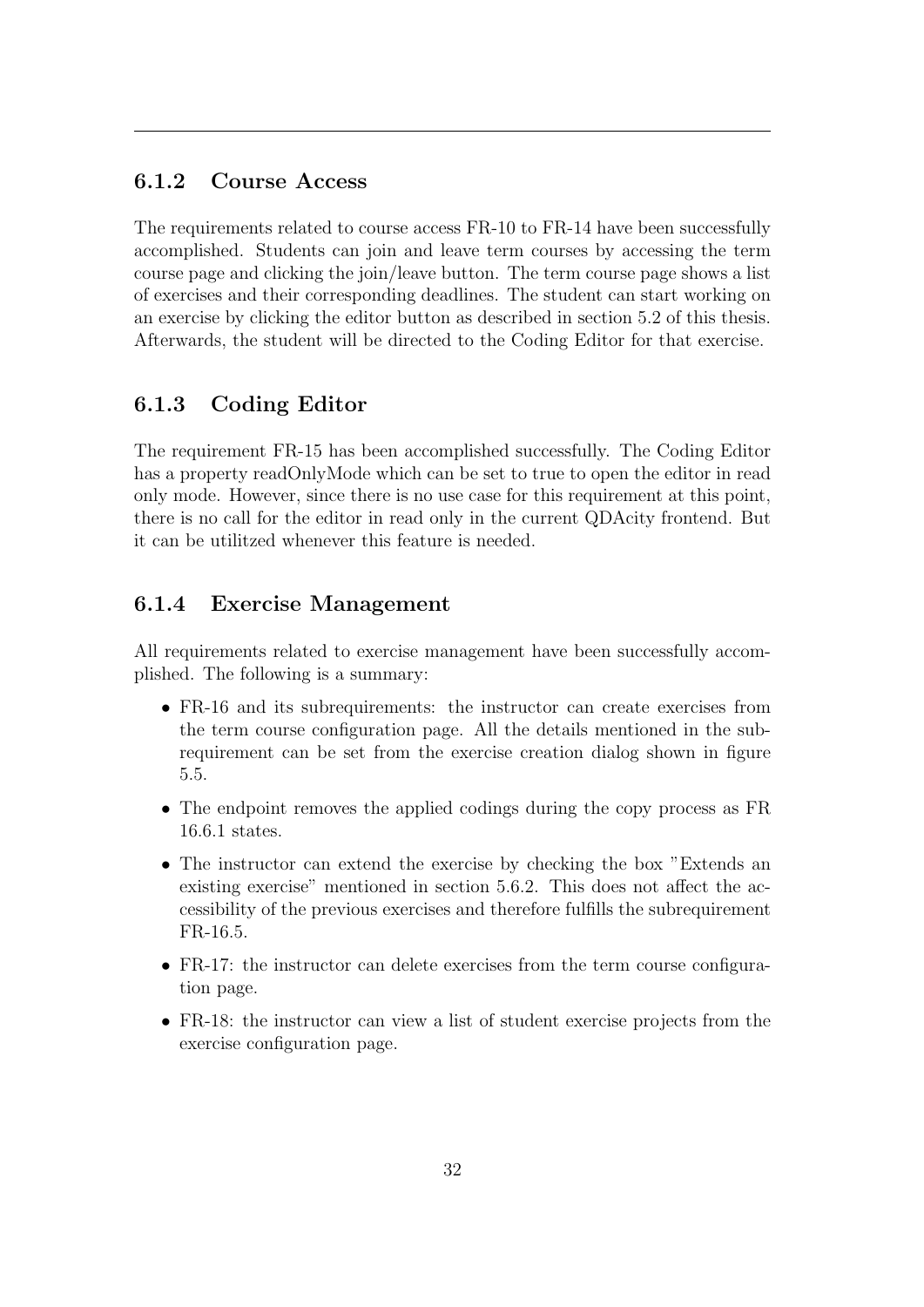#### 6.1.5 Exercise Evaluation and Feedback

The requirement FR-19 has been successfully accomplished. The instructor can run the intercoder agreement algorithm (whose refactoring is described in section [5.4\)](#page-29-0) from the exercise configuration page.

Regarding FR-20, the cronjob along with the servlet described in section [5.3](#page-28-0) satisfy this requirement.

For requirement FR-21, the instructor can view the progress of a student by clicking the editor button in the list of exercise projects of the exercise configuration page.

Requirements FR-22, FR-24 and FR-25 have not been accomplished. The reason behind this is that the time constraints did not allow for the implementation of these requirements. Mainly because the previous requirements consumed more time than expected due to the refactoring efforts which were not accounted for in the demo script.

The requirement FR-23 has been partially accomplished. Specifically, its subrequirement FR-23.1 is fulfilled. The student can access the intercoder agreement evaluation by click the report button for an exercise in the term course page. The subrequirements FR-23.2 and FR-23.3 are dependent on FR-24 and FR-25 and therefore have not been accomplished.

#### <span id="page-37-0"></span>6.1.6 Authentication and Authorization

The requirements FR-26 to FR-29 have been successfully accomplished. All endpoint methods in ExerciseEndpoint and CourseEndpoint make authentication and authorization checks on the required level before modifying or fetching the required data from the datastore. They also allow administrators to access them according to requirement FR-29.

## <span id="page-37-1"></span>6.2 Non Functional Requirements

#### <span id="page-37-2"></span>6.2.1 Quality Metrics

The implementation of the features which were developed during this thesis is measured against the quality metrics mentioned in section [4.3.1,](#page-23-0)

The criteria to satisfy all of eight categories has been met. Table [6.1](#page-38-0) on the next page provides the reasoning to support this evaluation.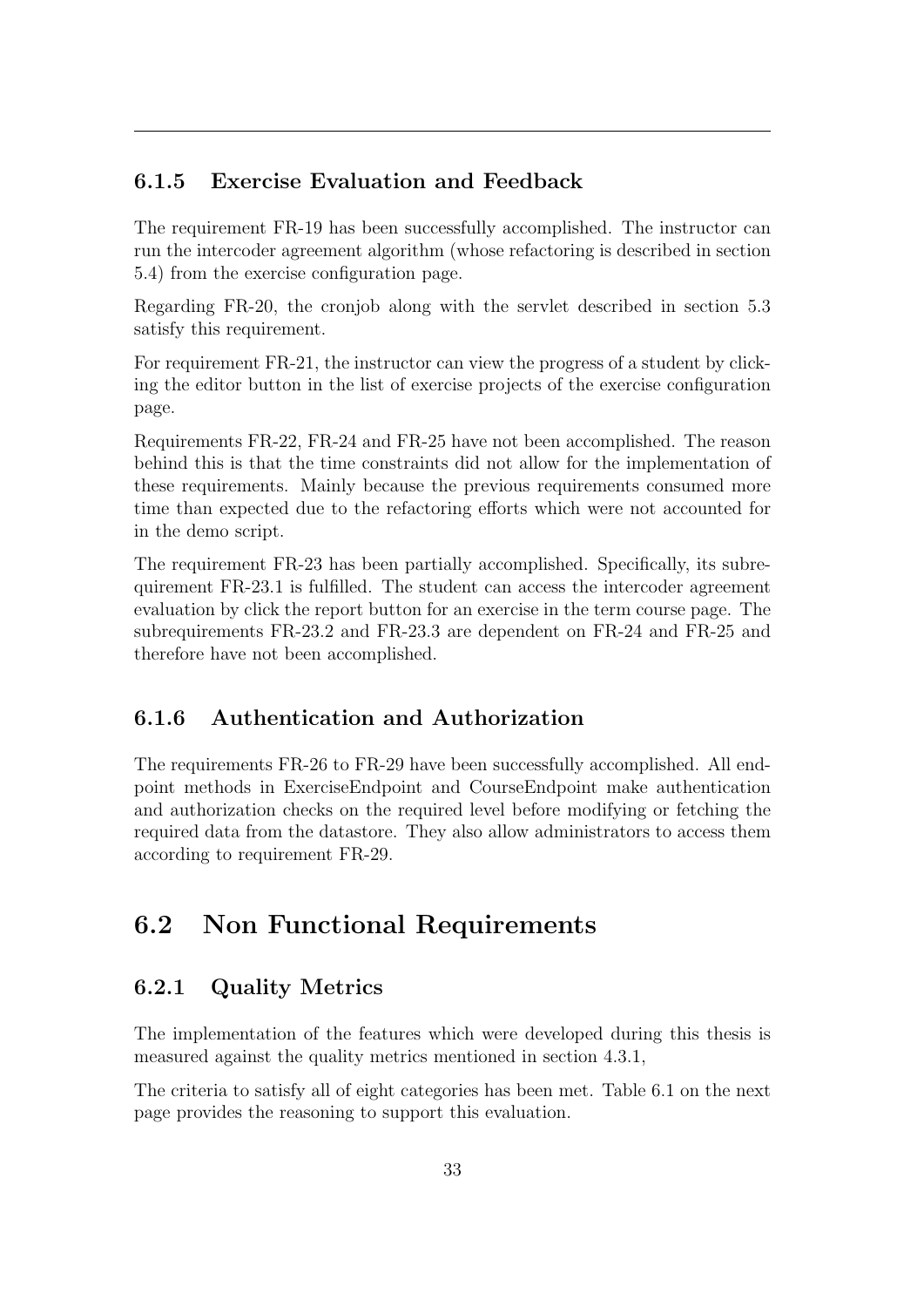<span id="page-38-0"></span>

| Category                                                                 | Reasoning                                                    |
|--------------------------------------------------------------------------|--------------------------------------------------------------|
| Functional                                                               | The unit tests and manual tests performed                    |
| Suitability                                                              | verify that the criteria has been met.                       |
|                                                                          | 1. This is verified because QDAcity runs on                  |
| Reliability                                                              | Google App Engine, which provides                            |
|                                                                          | a monthly uptime percentage of $99.95\%$ (Google, 2018)      |
|                                                                          | 2. All new endpoint methods provide accurate descriptions of |
|                                                                          | exceptions that may occur and the frontend                   |
|                                                                          | code is designed to continue running if one module fails.    |
| Performance                                                              | The new features and components are following the same       |
| Efficiency<br>design guidelines, which are used by the existing QDAcity. |                                                              |
|                                                                          | The fullfillment of user interface guidelines                |
| Usability                                                                | described in the usability requirements section              |
|                                                                          | verifies the compliance with this criteria.                  |
|                                                                          | 1. Expected failures due to authorization are                |
| Security                                                                 | covered through unit tests.                                  |
|                                                                          | 2. The authorization and authentication checks for           |
|                                                                          | all new api methods confirm that this criteria is met.       |
|                                                                          | New features and components were based on the existing       |
|                                                                          | QDAcity codebase and extend its functionality                |
| Compatibility                                                            | and their compatibility is a prerequisite for their          |
|                                                                          | successful implementation.                                   |
|                                                                          | 1. The good test coverage ensures that any                   |
| Maintainability                                                          | breaking changes will be identified immediately.             |
|                                                                          | 2. The design for evaluation of exercises is easily          |
|                                                                          | extensible with other evaluation methods.                    |
|                                                                          | The new features have been tested on different               |
| Transferability                                                          | operating systems (OSX and Windows) and different            |
|                                                                          | browsers (Google Chrome, Firefox, Safari).                   |

Table 6.1: The evaluation of non-functional quality metrics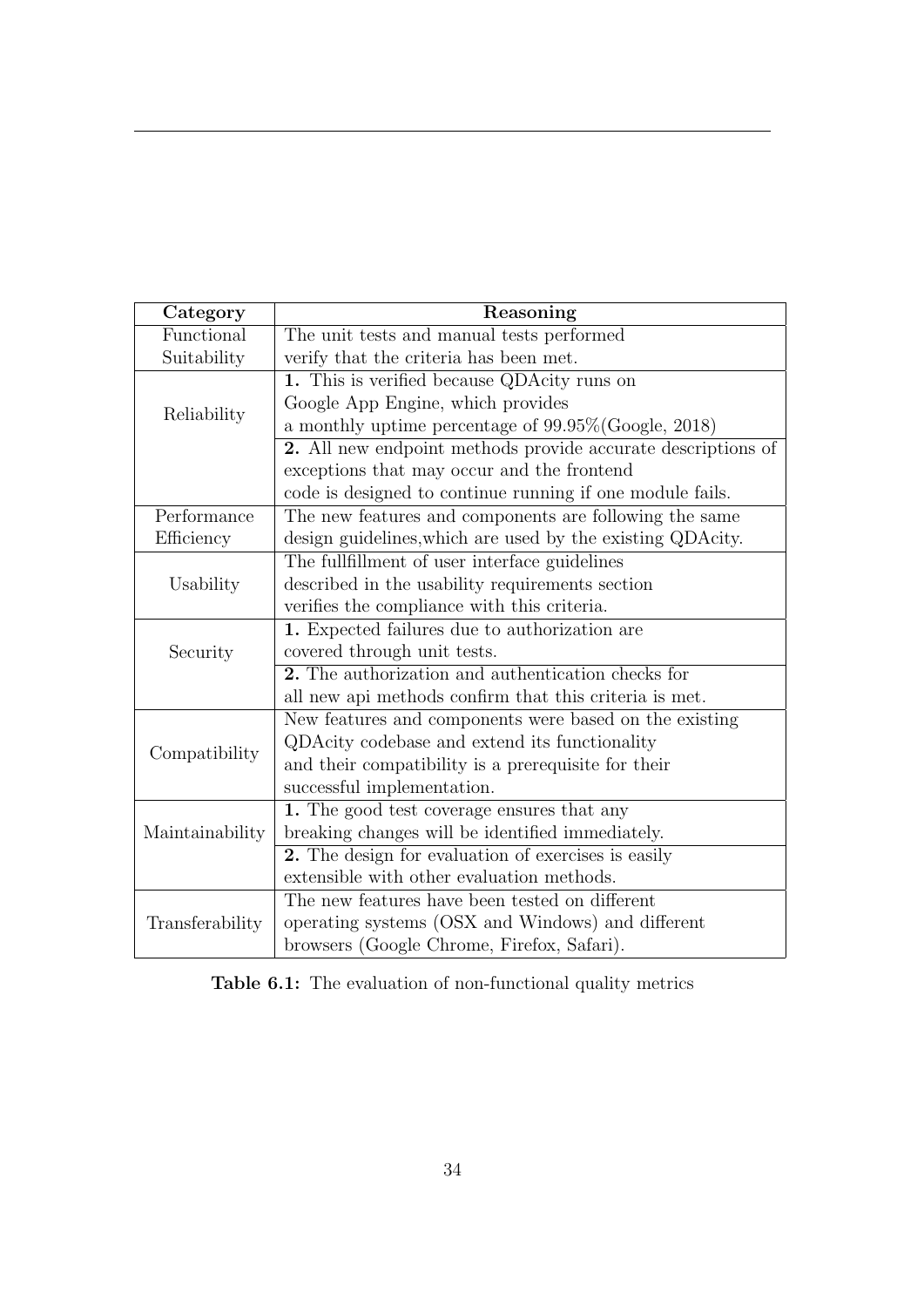Additionally, the Usability related non-functional requirments NFR-1 to NFR-4 which are mentioned in section [4.3.1.4](#page-24-0) have all been met successfully. All strings use the localization framework which is used by QDAcity as requirement NFR-1 states. They are also translated into german according to requirement NFR-2. This requirement is verified by an existing test as well.

Requirement NFR-3 is also fulfilled since the new UI components are using only existing theme colors. All common components use the existing styled components as NFR-4 states.

The unit testing related requirement NFR-5 which is mentioned in section [4.3.1.7](#page-24-1) have been accomplished. The new api methods in ExerciseEndpoint and CourseEndpoint have been covered with unit testing. The current code coverage for these classes is (as reported in gitlab's CI pipeline information):

- ExerciseEndpoint: 90%
- CourseEndpoint:  $90\%$

The automated acceptance tests satisfy the requirement NFR-6. Regarding the refactoring of the evaluation algorithm mentioned in requirement NFR-7, the refactoring is a prerequisite to FR-19 and has been fulfilled accordingly.

### <span id="page-39-0"></span>6.3 Evaluation of Demo Script Use Cases

The following sections provide a detailed summary of the fulfilment of each of the use cases of the demo script with regards to the requirements which are derived from it.

Each section provides a table which shows the steps of the use case, the requirements which are derived from it, and whether each has been fulfilled in this thesis.

#### <span id="page-39-1"></span>6.3.1 Codebook Coding

The use case "Codebook Coding" is fully covered. Table [6.2](#page-40-2) shows a summary of its steps, related requirements and their fulfilment status.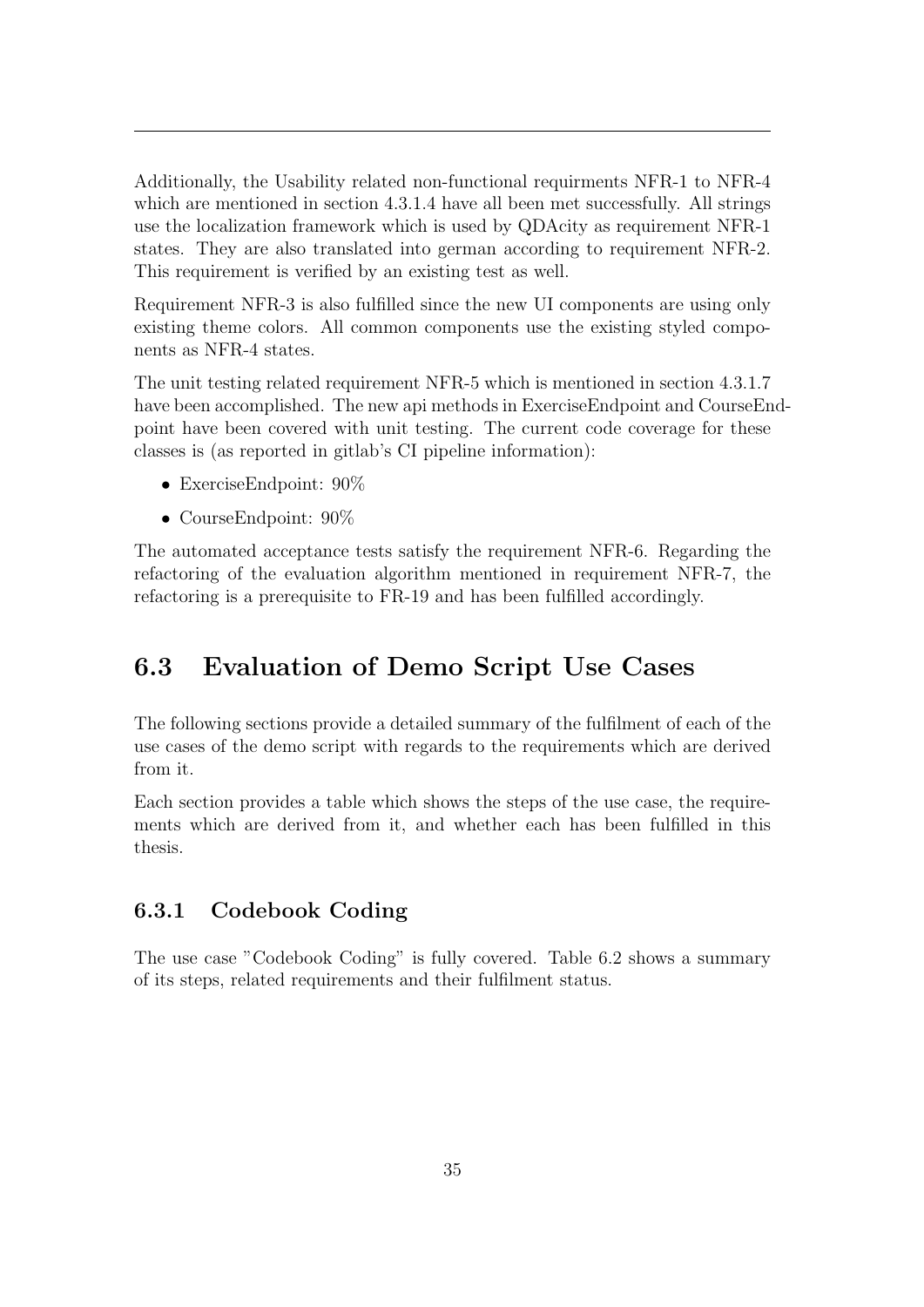<span id="page-40-2"></span>

| <b>Step</b>                 | <b>Short Description</b>             | Requirements | <b>Status</b>           |
|-----------------------------|--------------------------------------|--------------|-------------------------|
|                             | Instructor creates term course       | FR-1, FR-3   | Fulfilled               |
| $\mathcal{D}_{\mathcal{L}}$ | Instructor invites students          | $FR-9$       | Fulfilled               |
| 3                           | Instructor creates exercise          | $FR-16$      | Fulfilled               |
| $\overline{4}$              | Student accepts invitation           | $FR-10$      | Fulfilled               |
| 5                           | Student joins exercise               | $FR-14$      | Fulfilled               |
| 6                           | Student applies codebook codes       |              | <b>Existing Feature</b> |
| $\overline{7}$              | Instructor views list of projects    | $FR-18$      | Fulfilled               |
| 8                           | Instructor creates evaluation report | $FR-19$      | Fulfilled               |
| 9                           | Students view their evaluation       | $FR-23.1$    | <b>Fulfilled</b>        |

Table 6.2: Codebook Coding use case evaluation

#### <span id="page-40-0"></span>6.3.2 Open Coding

The use case "Open Coding" is partially covered. Specifically, the functionality of writing comments by the instructor is not supported (mentioned in the requirement FR-22). However, the other steps in the use case are covered.

Table [6.3](#page-40-3) shows a summary of its steps, related requirements and their fulfilment status. The main difference is between this use case and the previous one is that the last two steps here have not been fulfilled.

<span id="page-40-3"></span>

| <b>Step</b>    | <b>Short Description</b>          | Requirements | <b>Status</b>           |
|----------------|-----------------------------------|--------------|-------------------------|
|                | Instructor creates term course    | FR-1, FR-3   | Fulfilled               |
| $\overline{2}$ | Instructor invites students       | $FR-9$       | Fulfilled               |
| 3              | Instructor creates exercise       | $FR-16$      | Fulfilled               |
| $\overline{4}$ | Student accepts invitation        | $FR-10$      | Fulfilled               |
| 5              | Student joins exercise            | $FR-14$      | Fulfilled               |
| 6              | Student applies open codes        |              | <b>Existing Feature</b> |
| 7              | Instructor views list of projects | $FR-18$      | Fulfilled               |
| 8              | Instructor provides comments      | $FR-22$      | Not Fulfilled           |
| 9              | Students view their evaluation    | $FR-23.2$    | Not Fulfilled           |

Table 6.3: Open Coding use case evaluation

#### <span id="page-40-1"></span>6.3.3 Axial Coding

The use case "Axial Coding" has been partially covered. Specifically, the functionality of writing and viewing comments and project summaries by peers and setting this feedback method by the instructor is not supported. Similarly to the previous case, the rest of the steps are covered.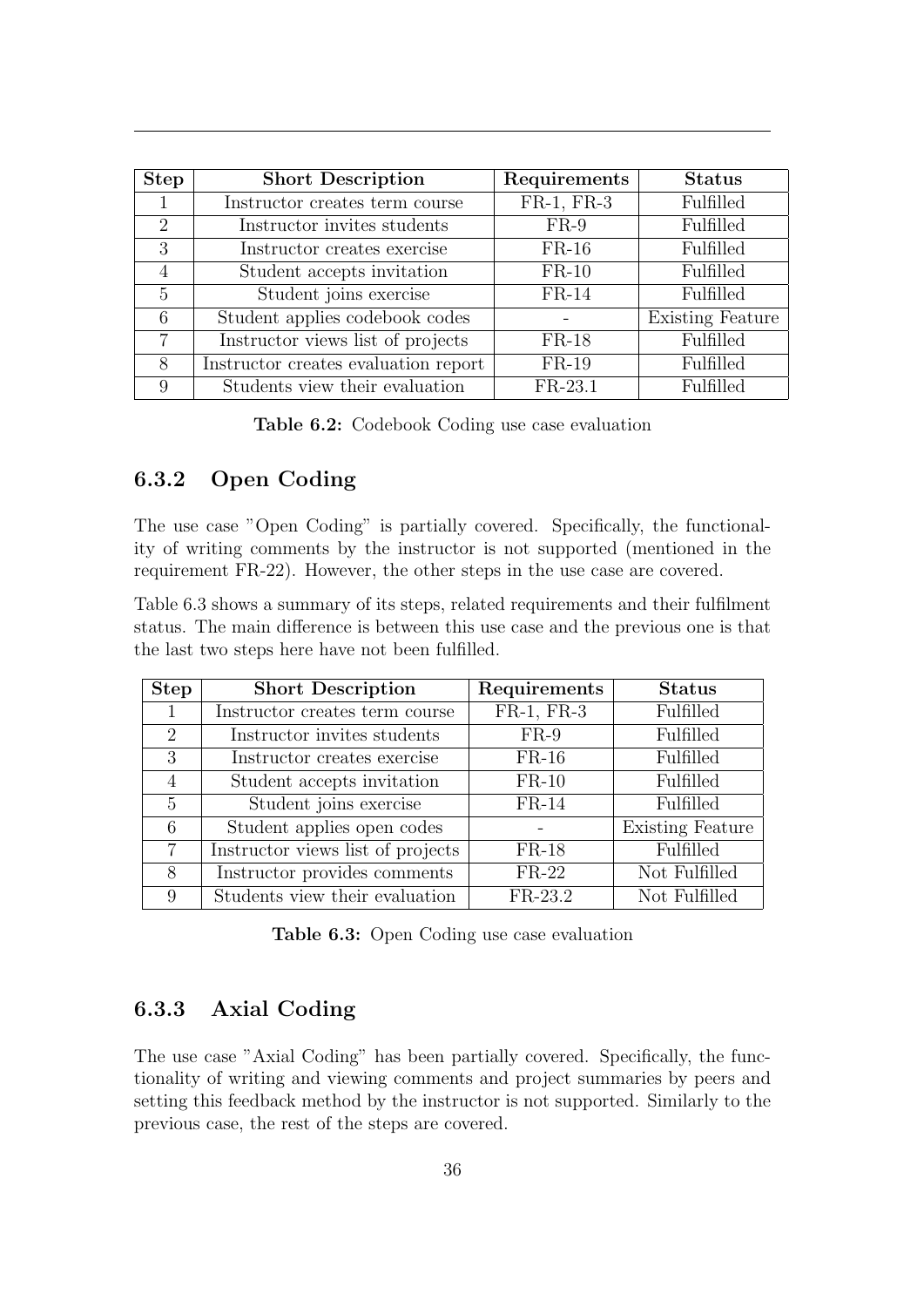<span id="page-41-0"></span>

| <b>Step</b>    | <b>Short Description</b>                                           | Requirements | <b>Status</b>           |
|----------------|--------------------------------------------------------------------|--------------|-------------------------|
|                | Instructor creates term course                                     | FR-1, FR-3   | Fulfilled               |
| $\overline{2}$ | Instructor invites students                                        | $FR-9$       | Fulfilled               |
| 3              | Instructor creates exercise<br>Instructor sets the number of peers | FR-16, FR-25 | Partially Fulfilled     |
| 4              | Students accept invitation                                         | $FR-10$      | Fulfilled               |
| $\overline{5}$ | Students join exercise                                             | $FR-14$      | Fulfilled               |
| 6              | Student A applies open codes                                       |              | <b>Existing Feature</b> |
| $\overline{7}$ | Student B views the project of A                                   |              | <b>Existing Feature</b> |
| 8              | Student B provides comments                                        | $FR-24$      | Not Fulfilled           |
| 9              | Student B writes summary                                           | $FR-24$      | Not Fulfilled           |
| 10             | Student B applies open codes                                       |              | <b>Existing Feature</b> |
| 11             | Student A provides comments                                        | $FR-24$      | Not Fulfilled           |
| 12             | Students view peer comments                                        | $FR-23.3$    | Not Fulfilled           |
| 13             | Instructor view student projects                                   | $FR-21$      | Fulfilled               |

Table [6.4](#page-41-0) shows a summary of its steps, related requirements and their fulfilment status.

Table 6.4: Axial Coding use case evaluation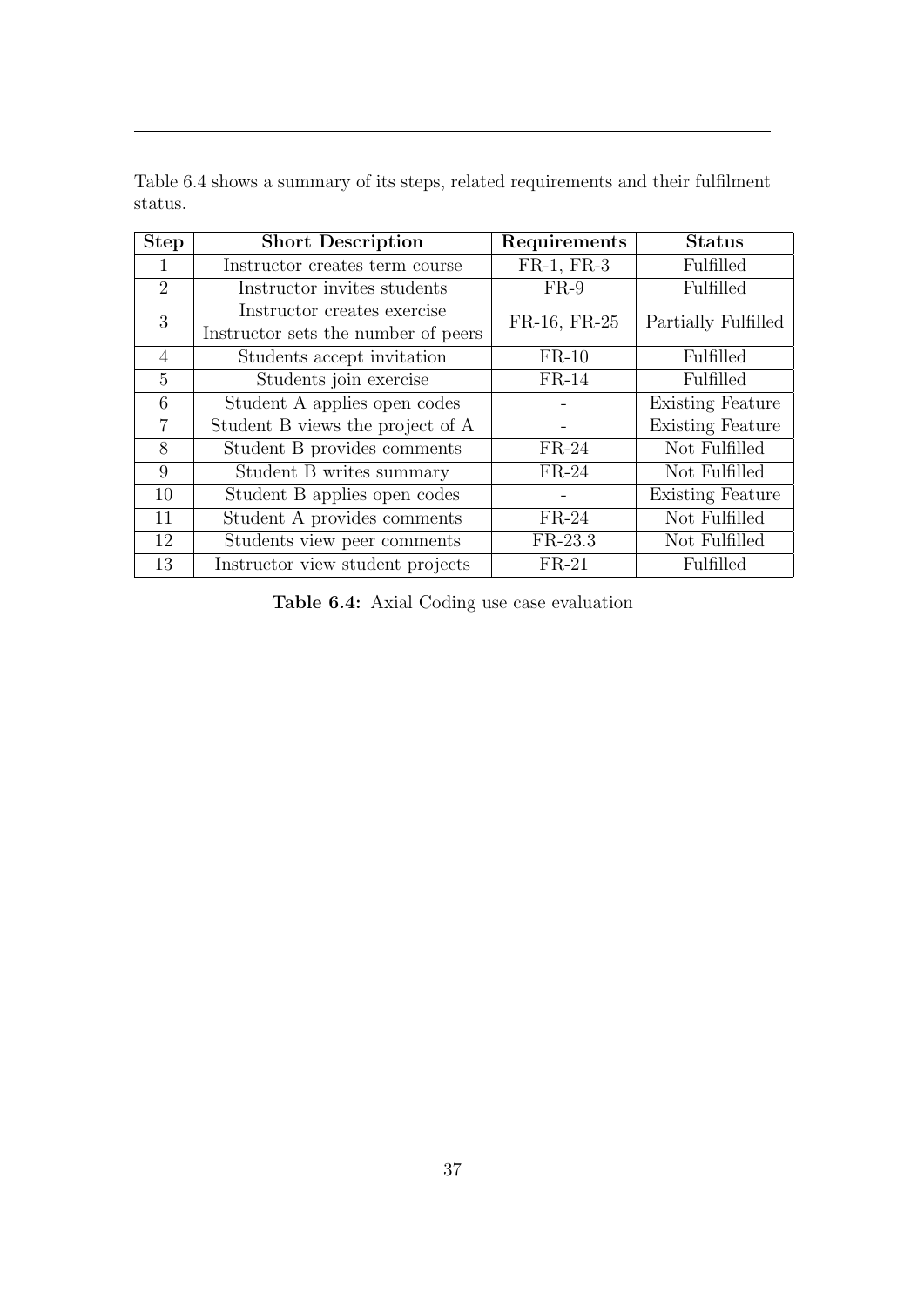## <span id="page-42-0"></span>7 Conclusion

The goal of this thesis was to extend the feature set of QDAcity to further support teaching Qualitative Data Analysis through three types of exercises.

According to the previous detailed evaluation, the majority of the requirements have been accomplished. Specifically, the requirements FR-22, FR-24, FR-25 have not been accomplished, while the requirements FR-7, FR-8 and FR-23 have been partially accomplished. The rest of the requirements and their subrequirements have been successfully accomplished.

Accordingly, the outcome of the thesis has fully covered the first use case of the demo script "Codebook Coding" and partially covered the remaining two use cases "Open Coding" and "Axial Coding". Fulfilment of the remaining requirements FR-22, FR-23, FR-24 and FR-25 in the future will ensure the coverage of the two remaining use cases.

The refactored codebase, in addition to the new course and exercise structure, should serve as a solid foundation upon which more teaching use cases can be built in the future.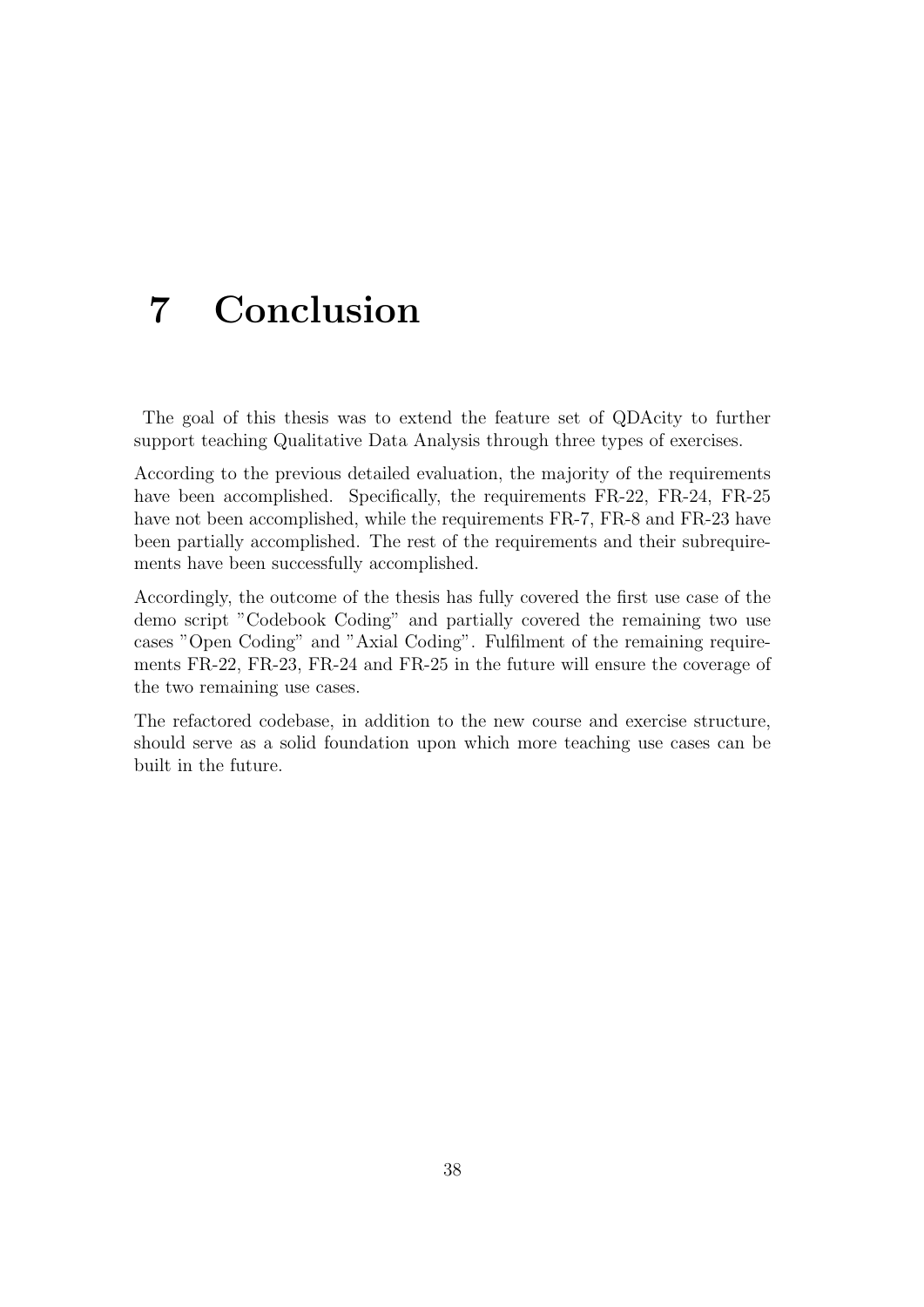# List of Figures

| 4.1 FunctionalMASTER requirement specification template 11      |  |
|-----------------------------------------------------------------|--|
| 4.2 PropertyMASTeR template for non-functional requirements 18  |  |
| 4.3 ISO-25010 Categories and their subcategories  19            |  |
| 5.1 The relationship between Course, TermCourse and Exercise 23 |  |
| 5.2 Exercise Coding Editor button sequence diagram 24           |  |
| 5.3 Sequence diagram of exercise data cloning cronjob 25        |  |
| 5.4 Deferred Evaluation abstract class and its subclasses 27    |  |
|                                                                 |  |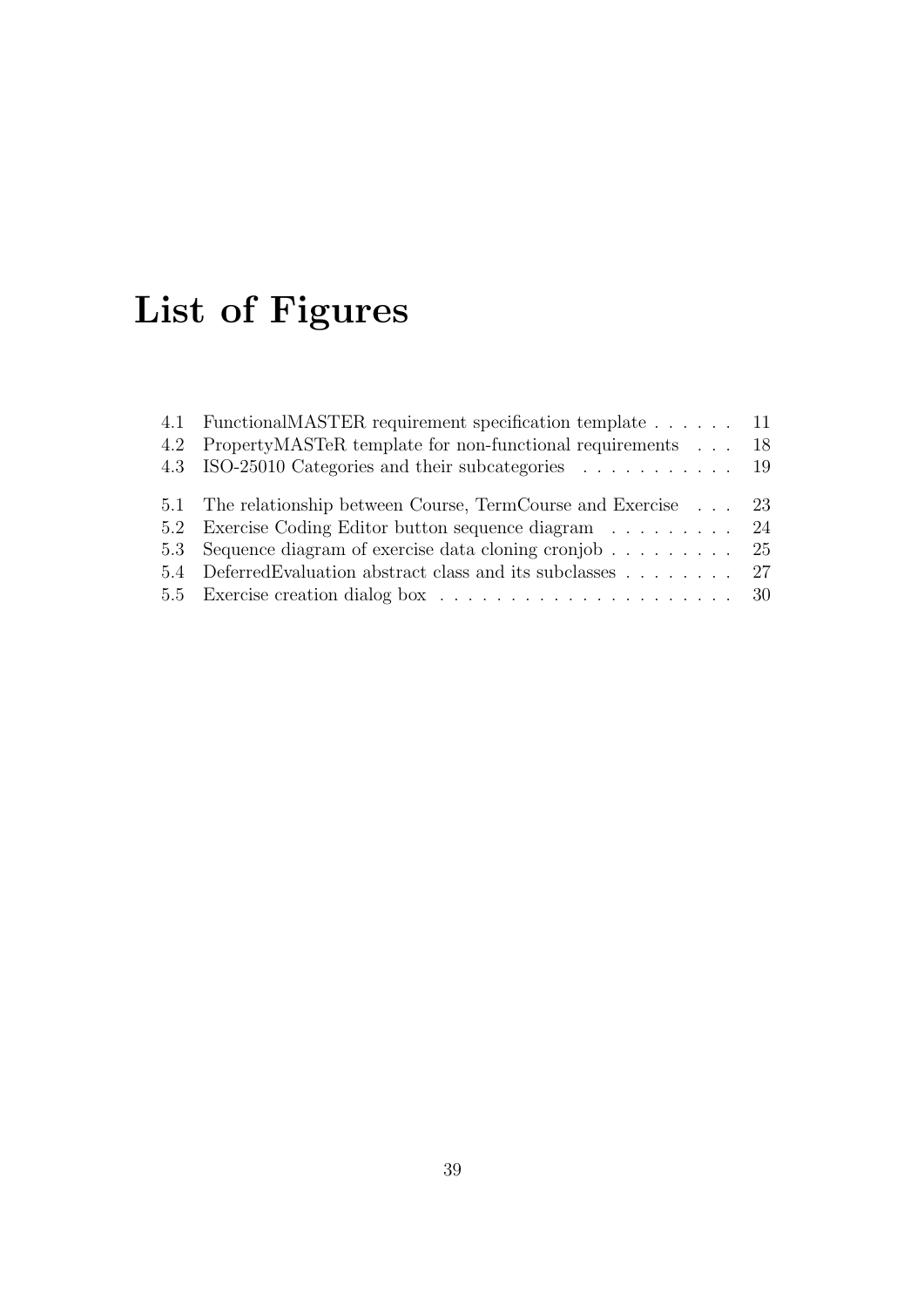## List of Tables

| 4.1 Definition of the requirement keywords 12            |  |
|----------------------------------------------------------|--|
| 6.1 The evaluation of non-functional quality metrics  34 |  |
| 6.2 Codebook Coding use case evaluation 36               |  |
| 6.3 Open Coding use case evaluation 36                   |  |
|                                                          |  |